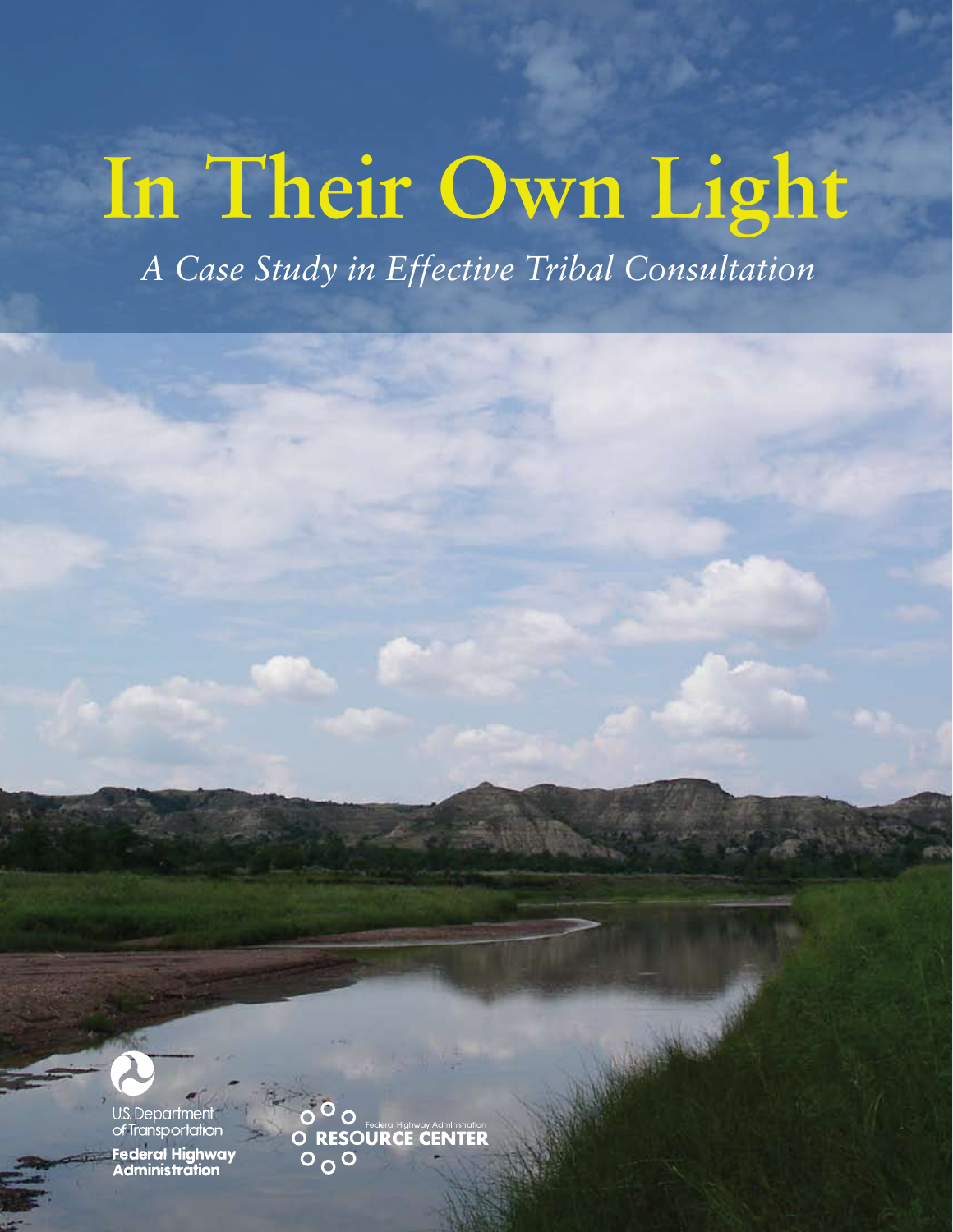

**North Dakota Tribal Consultation PA Plaque Honorees, November 2006**

*Back row:* Byron Olson, Archaeologist Standing Rock THPO; Conrad Fisher, THPO Northern Cheyenne; Mark Schrader, FHWA; Curley Youpee, Director Cultural Resources Department Fort Peck Assiniboine and Sioux Tribes; Franky Jackson, Consultant to Lower Sioux Indian Community; Calvin Grinnell, Cultural Resource Specialist, Mandan Hidatsa and Arikara Nation; Allen Radliff, FHWA; Kent Good, Consultant to NDDOT; Elgin CrowsBreast, Cultural Preservation Program Director, Mandan, Hidatsa, and Arikara Nation;

*Front Row:* Francis Ziegler, NDDOT Director; Jeani Borchert, NDDOT Tribal Consultation Specialist; Pam Halverson, THPO Lower Sioux Indian Community; Ambrose Littleghost, Cultural Advisor, Spirit Lake Dakotah Nation; Richard Bird, Jr., Chairman Economic Committee and Councilman at Standing Rock Sioux Tribe; Scott German, Vice-Chairman, Sisseton Wahpeton Oyate; Shannon Blue, President Lower Sioux Indian Community; Dianne Desrosiers, THPO Sisseton Wahpeton Oyate.

Effective Tribal consultation practices advance the Federal Highway Administration's (FHWA) strategic goals related to environmental stewardship and streamlining, yet resource materials related to effective Tribal consultation in a transportation setting are not readily available particularly resource materials that provide real-life examples and demonstrate best practices in Tribal consultation.

Using the Tribal consultation "success story" from North Dakota as the focal point, Stephanie Stoermer of the Environment Technical Services Team, FHWA Resource Center, developed the following case study to provide a stronger Tribal perspective regarding effective consultation practices and to help fill the identified need for additional Tribal consultation resource materials for the transportation community.

In addition to describing the history and context of the North Dakota Programmatic Agreement (PA), the case study affords a broad overview of the regulatory and cultural context for Tribal consultation. The case study shares the lessons that the respective Tribes, as well as the FHWA North Dakota Division and the North Dakota Department of Transportation (NDDOT), have learned from the sustained effort to build lasting relationships and foster an atmosphere of mutual respect and trust. Accordingly, it provides practical insights that other FHWA Divisions and State DOTs should consider from when developing programmatic agreements with either individual or multiple Tribes.

*—Don Cote, Team Leader, Environment Technical Services Team*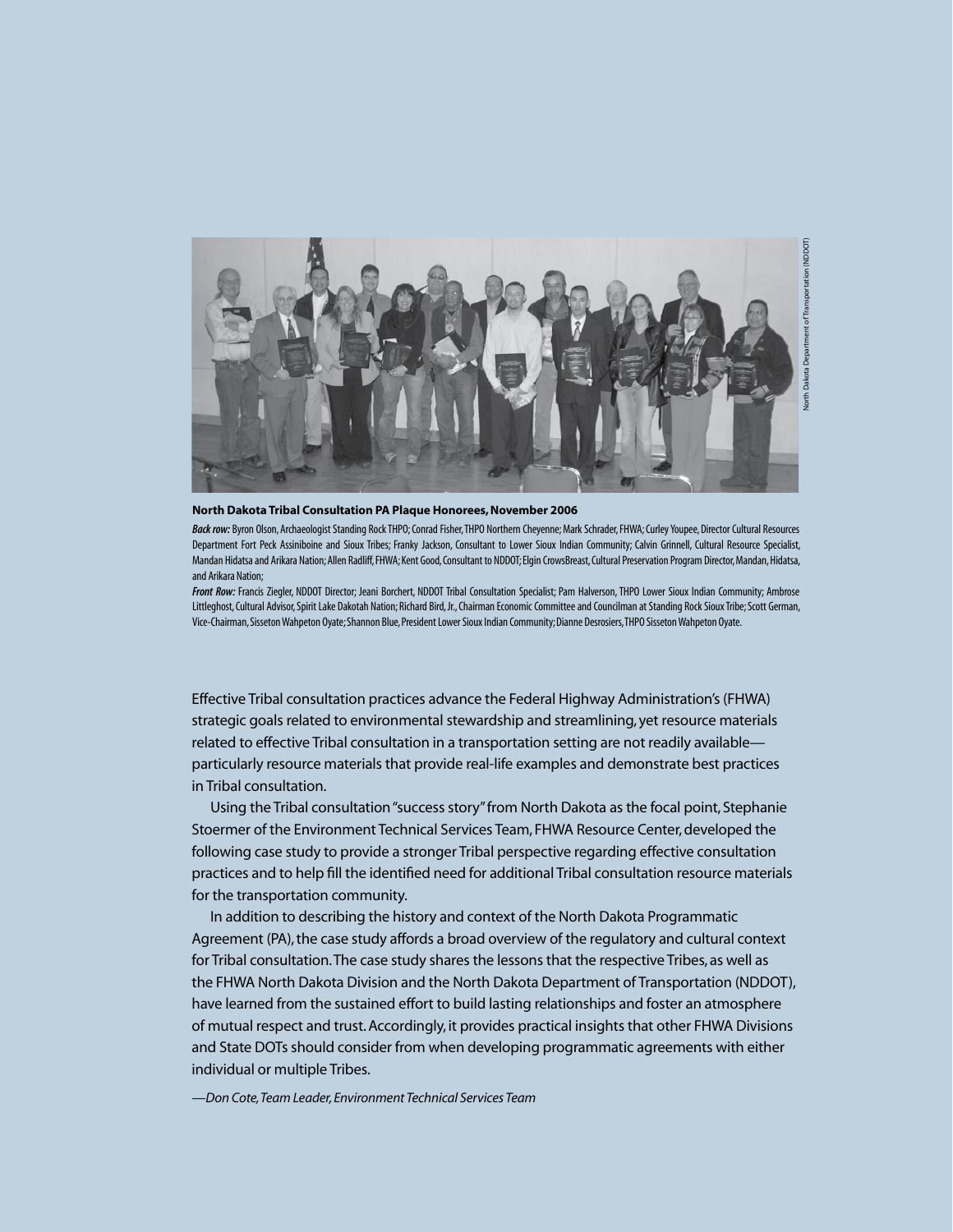# **In Their Own Light**

# **Introduction**

The State of North Dakota is situated in the heartland of the northern Great Plains, a unique geographic area that has been inhabited for untold generations by various indigenous peoples with distinct cultures and lifeways. Due to Euroamerican incursions, and the subsequent settlement of the region in the nineteenth century, many of the indigenous peoples of the northern Great Plains were forced out of their ancestral territories, whereas those who remained in their homelands suffered the loss of most of their land base.

As a consequence of this tumultuous regional history, in addition to the Tribes who now reside on the reservations located within the political boundaries of North Dakota, several Tribes in South Dakota, Minnesota, and Montana also retain strong ancestral, cultural, and spiritual ties to the area. All of the Tribes—regardless of their current physical locations—possess demonstrable concerns regarding cultural resources, preservation of sacred places, the continuing destruction of places and things of cultural value, and the effects of this destruction on their respective cultural identities.

Section 106 of the National Historic Preservation Act of 1966, as amended (NHPA) requires Federal agencies to take into account the effects of their activities and programs on historic properties—those properties listed on, or found eligible for the National Register of Historic

Places—and to provide the Advisory Council on Historic Preservation (ACHP) with a reasonable opportunity to comment with regard to such undertakings. The Section 106 review process seeks to balance historic preservation concerns with the needs of Federal undertakings by requiring consultation among the agency official and other parties with an interest in the effects of the respective undertaking on historic properties.

The Secretary of Interior's *Standards and Guidelines for Federal Agency Historic Preservation Programs Pursuant to the National Historic Preservation Act* provides the following definition of consultation: "Consultation means the process of seeking, discussing, and considering the views of others, and, where feasible, seeking agreement with them on how historic properties should be identified, considered, and managed." However, for the various parties involved, particularly Indian Tribes, the consultation process also speaks to achieving mutual trust, building lasting relationships, and working in a collaborative yet culturally respectful manner.

Amendments to the NHPA in the late 1980s and early 1990s recognized and expanded the role of Indian Tribes, Alaska Natives, and Native Hawaiian Organizations (NHOs) in the Section 106 review process. When the regulations implementing Section 106 (36 CFR 800, Protection of Historic Properties) were revised to clarify the role of Indian Tribes, Alaska Natives, and NHOs, a provision was included that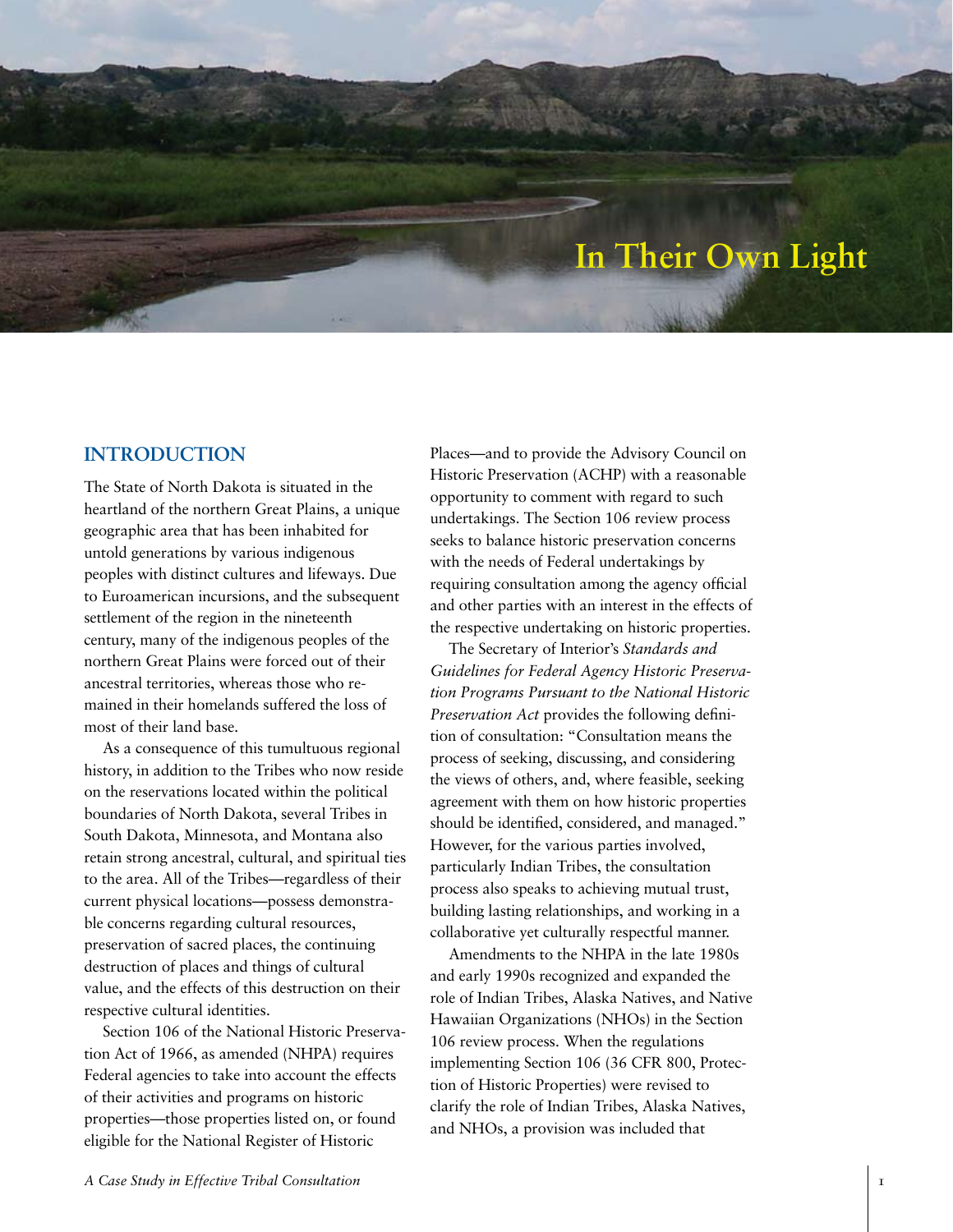encourages Federal agencies to enter into agreements with Indian Tribes and NHOs that would specify how they would implement responsibilities under the revised regulations. These agreements can address all aspects of a Tribe's or NHO's participation and can provide for additional rights or concurrence in agency decisions in the Section 106 review process.

Using a proactive approach to developing, executing, and implementing an agreement document with multiple Tribes, the North Dakota Department of Transportation (NDDOT) and the Federal Highway Administration's (FHWA) North Dakota Division, in active collaboration with Tribes in North Dakota, South Dakota, Montana, and Minnesota, tailored the consultation process to meet the needs of all the consulting parties. The resulting Section 106 Programmatic Agreement for Tribal Consultation in North Dakota (PA) takes the intent of the law to heart and gives Tribal people a seat at the table in consideration of cultural resources that may be affected by transportation projects.

The following study examines the efforts of the NDDOT, and the FHWA North Dakota Division, in consultation with the Mandan,

Hidatsa, Arikara Nation (Three Affiliated Tribes); the Turtle Mountain Band of Chippewa Indians; the Spirit Lake Dakotah Nation; the Standing Rock Sioux Tribe, the Sisseton/ Wahpeton Oyate; the Fort Peck Assiniboine and Sioux Tribes; the Northern Cheyenne Tribe; the Crow Tribe (Apsáalooke Nation); and, the Lower Sioux Indian Community to develop and implement a collaborative programmatic approach to Tribal consultation that fully addresses Tribal concerns about cultural resources that could be affected by NDDOT projects, while considering NDDOT transportation project delivery needs.

# **Tribal Consultation and Evolving Federal Policy**

The approach to Tribal consultation adopted by the FHWA and the NDDOT in North Dakota grew out of several years of sustained relationship-building between the NDDOT and the consulting Tribes, with the strong support of the FHWA North Dakota Division. In order to understand how this approach developed over more than a decade, it is necessary to identify

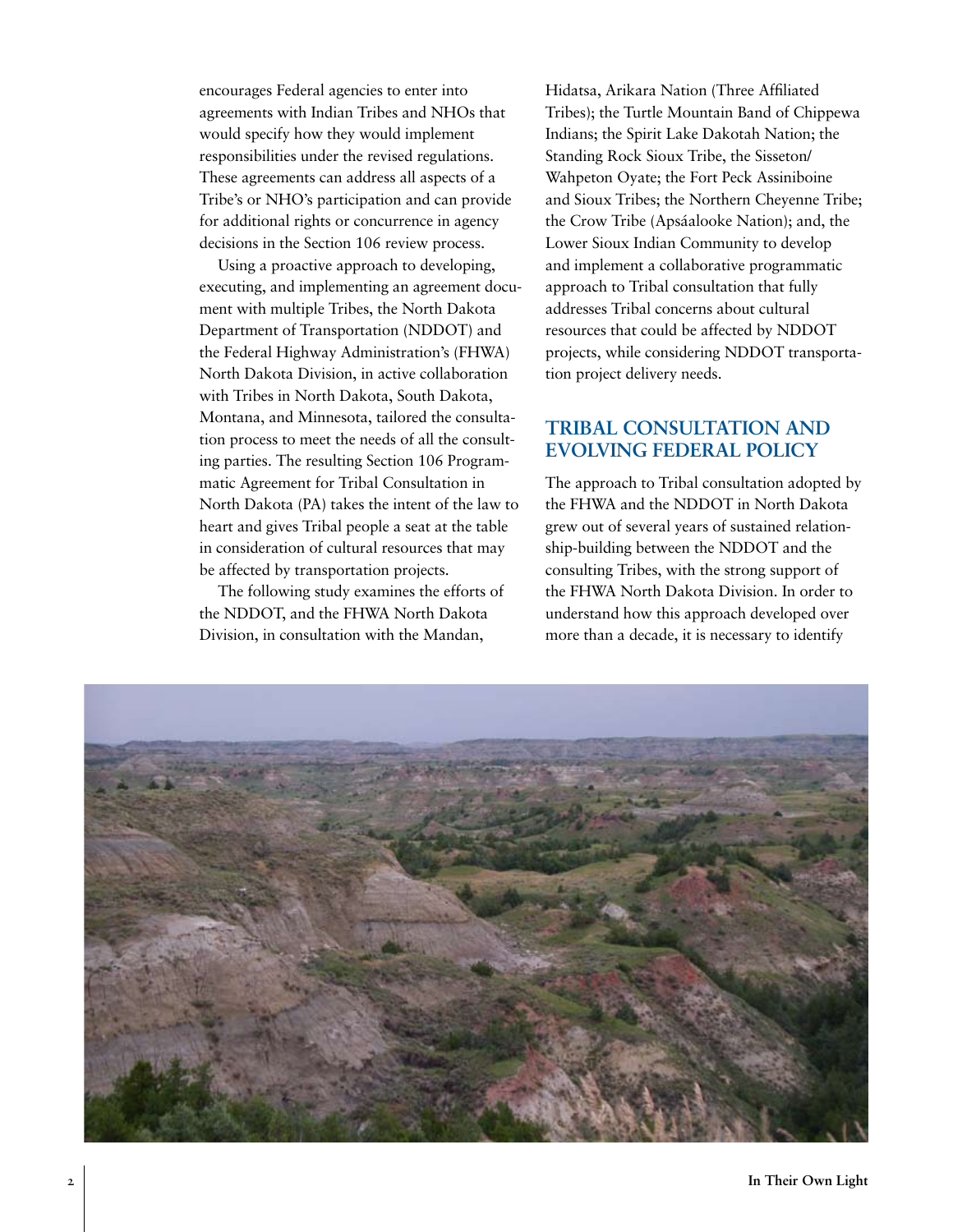and briefly explain the elements of Federal policy related to Tribal consultation that helped to shape it.

The legal mandate that requires the FHWA and other Federal agencies to consult with Indian Tribes on a government-to-government basis has existed for more than 200 years. The consultation requirement was initiated with the Constitution, in Article I, Section 8 (also referred to as the "Commerce Clause"), which empowers Congress to regulate commerce and consult with foreign governments, between the States, and with the Indian Tribes. The constitutional mandate to respect Tribal sovereignty also has been repeatedly expressed in various statutes, executive orders, and policies, including the National Historic Preservation Act of 1966, as amended (16 U.S.C. 470) and Executive Order 13175—Consultation and Coordination with Indian Tribal Governments (November 6, 2000).

From the late 1970s onward, evolving Federal policy directed at strengthening the consideration of Tribal concerns considerably altered the relationship among Federal and State agencies and Indian Tribes. When explicit provisions for consultation with Indian Tribes and traditional leaders were added to the implementing regulations for Section 106 in 1986, the regulations made it clear that the special concerns of Indian Tribes in historic preservation issues often extend beyond Indian lands to other historic properties. In further acknowledgement of the critical need to consult with Indian Tribes regarding such historic properties, when the NHPA was amended in 1992, expanded requirements were included that require all Federal agencies to consult with Indian Tribes on undertakings that may affect properties of traditional religious and cultural significance on or off Tribal lands.

By the early 1990s, numerous accounts of Tribal consultation and collaborative effort "success stories" were appearing in cultural resource-related periodicals. However, in many cases, the actual implementation of Tribal consultation procedures was less than optimal. One of the logistical hurdles facing the participants in the Section 106 process during this period was how to conduct appropriate and meaningful consultation that would take into

"Signing this document represents a real benchmark point for us all. It's a great deal of work. We put in a lot here—the Tribes, the DOT, the Federal Highway and the general cultural and historic community. What we do today should result in more effective, more efficient Tribal coordination and should be for the benefit of us all—for the benefit of transportation and for the Tribes in North Dakota. It's going to be a more streamlined procedure for us all to follow and it's going to be a great success story highlighting the cooperation we enjoy in this State."

*—Allen Radliff, former FHWA North Dakota Division Administrator*

account the expanded role of Tribes in the process in the absence of implementing regulations.

Despite the long-standing Federal mandate requiring government-to-government consultation with Tribes and evolving Federal policies, aside from Federal land-managing agencies such as the Bureau of Land Management (BLM) and the National Park Service (NPS), many Federal agencies had little or no experience with Tribal consultation nor did they have formal Tribal consultation procedures in place. Additionally, since the 1992 amendments allowed Tribes to assume any or all of the functions of the State Historic Preservation Officer (SHPO) with respect to Federal undertakings on Tribal land, Tribes could now designate Tribal Historic Preservation Officers (THPOs) with whom Federal agencies would consult instead of the SHPO for undertakings occurring on, or affecting historic properties on, Tribal lands.

Understanding who, when, where, and precisely how to conduct meaningful consultation was problematic at best. Even when Federal agencies were successful in their attempts to identify and consult with the appropriate Tribe or Tribes, many Tribal governments' limited resources were often overextended—not only by requests for consultation but by increasing demands from individual or even multiple agencies for information regarding traditional religious and cultural properties. Differing communication styles and cultural perceptions, as well as Tribal concerns about the release of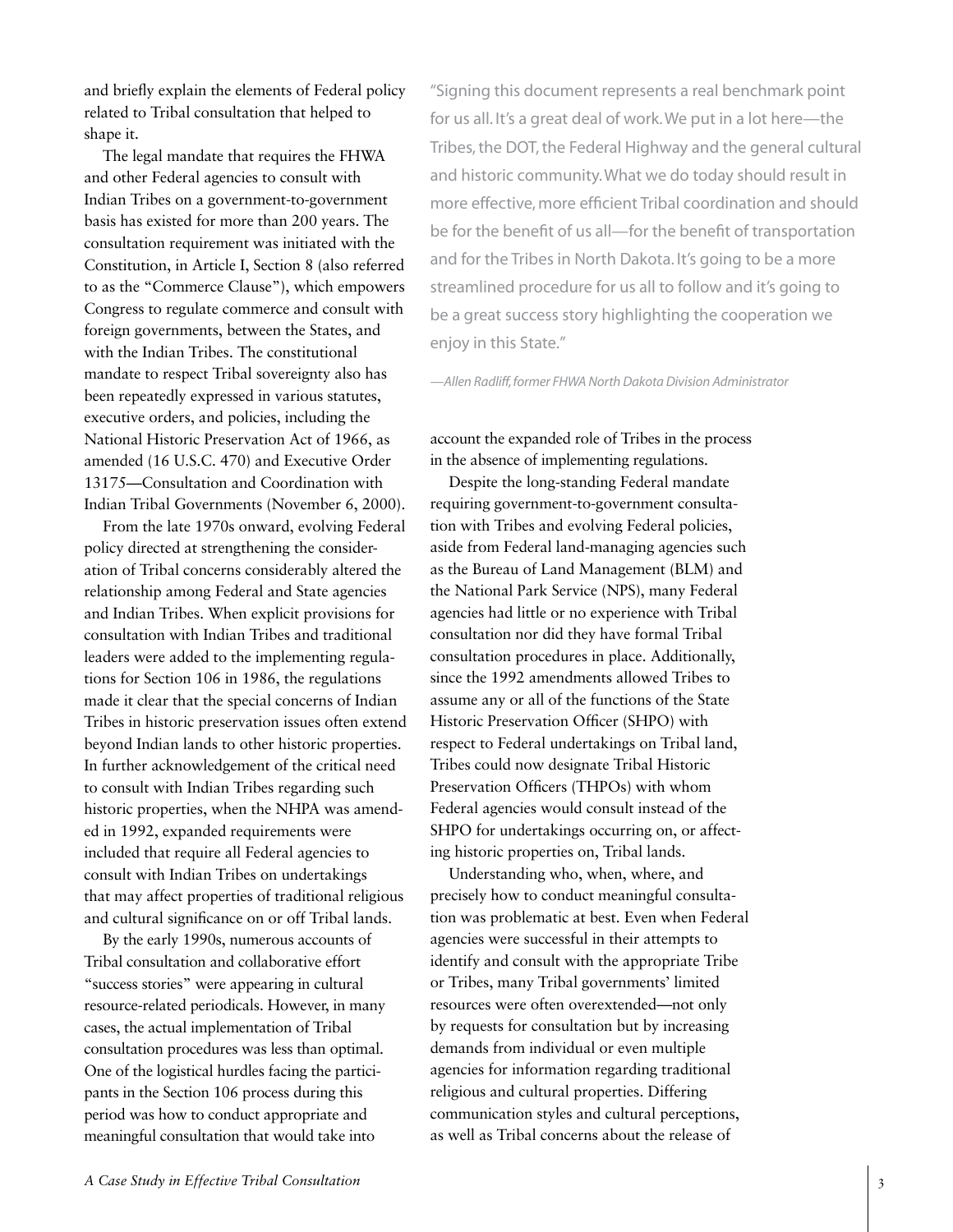

confidential information to the public regarding these sensitive properties, made building mutual trust and establishing long-term relationships difficult.

As a result of the 1992 NHPA amendments and the subsequent promulgation of revised Section 106 implementing regulations, Federal agencies like the FHWA, which distribute and oversee Federal aid to State and local applicants but who themselves do not own or manage land, were faced with additional challenges, as were their State and local partners. As a Federally assisted, State-administered partnership, the Federal-aid highway program makes Federal-aid highway funds available to the State Departments of Transportations (SDOTs), who in turn work with local officials to decide which transportation projects are developed. The FHWA's role is to provide oversight and cooperate with SDOTs to ensure compliance with Federal requirements such as NEPA and NHPA.

Under Title 23, U.S. Code, the SDOTs are the responsible agencies for all aspects of project development, including environmental review and archeological survey work before and during construction. Despite the fact that an SDOT, as the applicant for Federal assistance, carries out the many responsibilities related to project development, as a Federal agency the FHWA still has the statutory obligation to fulfill the requirements of Section 106.

In crafting 36 CFR 800, the ACHP recognized that in the course of fulfilling their Section 106 responsibilities, Federal agencies sometimes choose to rely on applicants to begin the 106 process. Accordingly, Section 800.2 (c) (4) of the Section 106 implementing regulations allows the FHWA, as agency official, to authorize an SDOT, as the applicant for Federal assistance, to initiate consultation with the SHPO/THPO, and others, provided that the FHWA notifies the SHPO/THPO of such authorization. The FHWA retains its government-to-government consultation responsibilities and remains legally responsible for all findings and determinations.

# **Building Relationships**

In the interval between the 1992 NHPA amendments and the promulgation of the final version of the implementing regulations, nearly a decade later, NDDOT's cultural resource professionals recognized that their agency needed to be more proactive in the area of Tribal consultation, particularly since the role of Indian Tribes in the Section 106 process had been greatly expanded.

Jeani Borchert, NDDOT archeologist and current NDDOT Tribal Liaison later recalled:

*So many of us who work in cultural resources began to consult with the Tribes—at least on an occasional basis—many years ago but it really wasn't enough...the mandate in the 1992 amendments to the National Historic Preservation Act changed that approach. It required that we include Tribes in consideration of effects to historic properties. In 1999, the regulations implementing those changes to the National Historic Preservation Act were in place, and to the NDDOT and the North Dakota Division*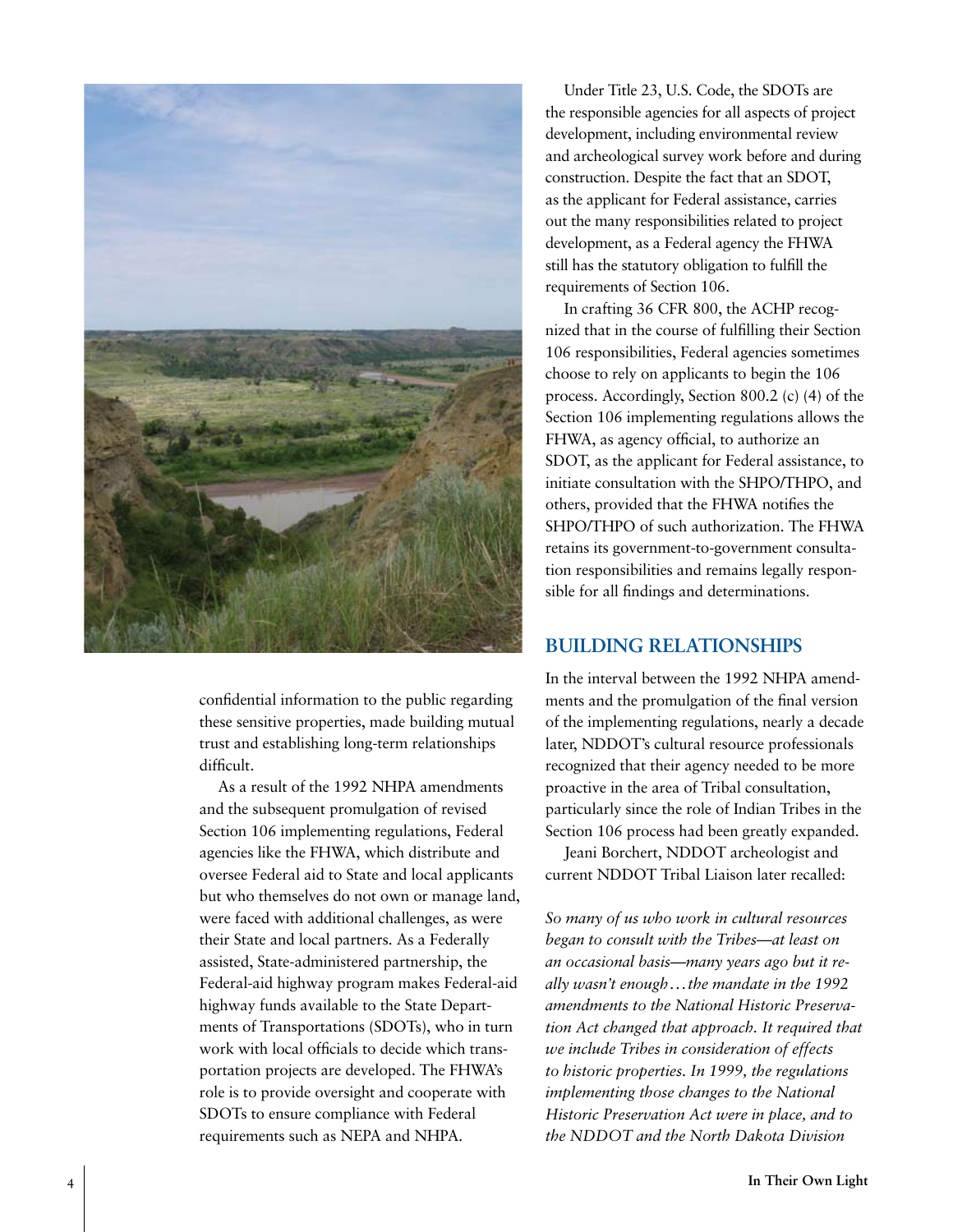*of Federal Highways' credit, it was decided to approach these changes from a proactive perspective—fulfilling not only the letter of the law but its intent. To make Tribes our partners in considering the effects of transportation projects on places of cultural importance.*

Veteran archeologist Kent Good (now retired from the NDDOT) is credited with launching the NDDOT Tribal consultation effort. By Good's own account, when he came to the NDDOT in 1989 as the agency's only cultural resource person: "To say the least it was a challenge. And when the law was amended to include consultation*...*I had the opportunity to start the consultation process. I had no manual, I had no book, I didn't know really what I was doing, other than that I love people. And I think my heart was in a good place." So, on behalf of the NDDOT, Good set out to meet with the Tribes and to begin laying the foundation for future consultation efforts.

As he traveled to the reservations within North Dakota to meet with the Tribal leaders, Good's resolve was often tested and there were several instances when he needed to make repeated visits before he could arrange meetings with the appropriate individuals. Building trust and forging relationships was not always easy, and at times the learning curve was steep. When

he discusses his experiences today, Good gratefully acknowledges the positive role that Tribal people have played in teaching him patience and respect.

Reflecting on those early attempts at sparking meaningful cross-cultural dialogues, Good says:

*My brother Ambrose and my sister Anna [Littleghost] taught me that you wear your heart on your head. I'd always been accused of wearing it on my sleeve my whole life and in our culture that's not a good thing. You're not calculating enough, you're too much of a feeling person. That's just the way I am. But I was really glad to find out that it's OK to be a feeling person and with Tribal people you wear it on your head—it governs the way that you feel. So I approached it from that point of view, with a heart and above all with respect. And I respect all people.*

Good's efforts in building personal and professional relationships with the Tribal representatives were a major contribution in creating the existing climate of mutual trust. As Robert Christensen, NDDOT Cultural Resource Section Leader, observes: "Only after this foundation of trust was established could we really, truly move forward with meaningful consultation of any kind. Even though the Tribal representatives

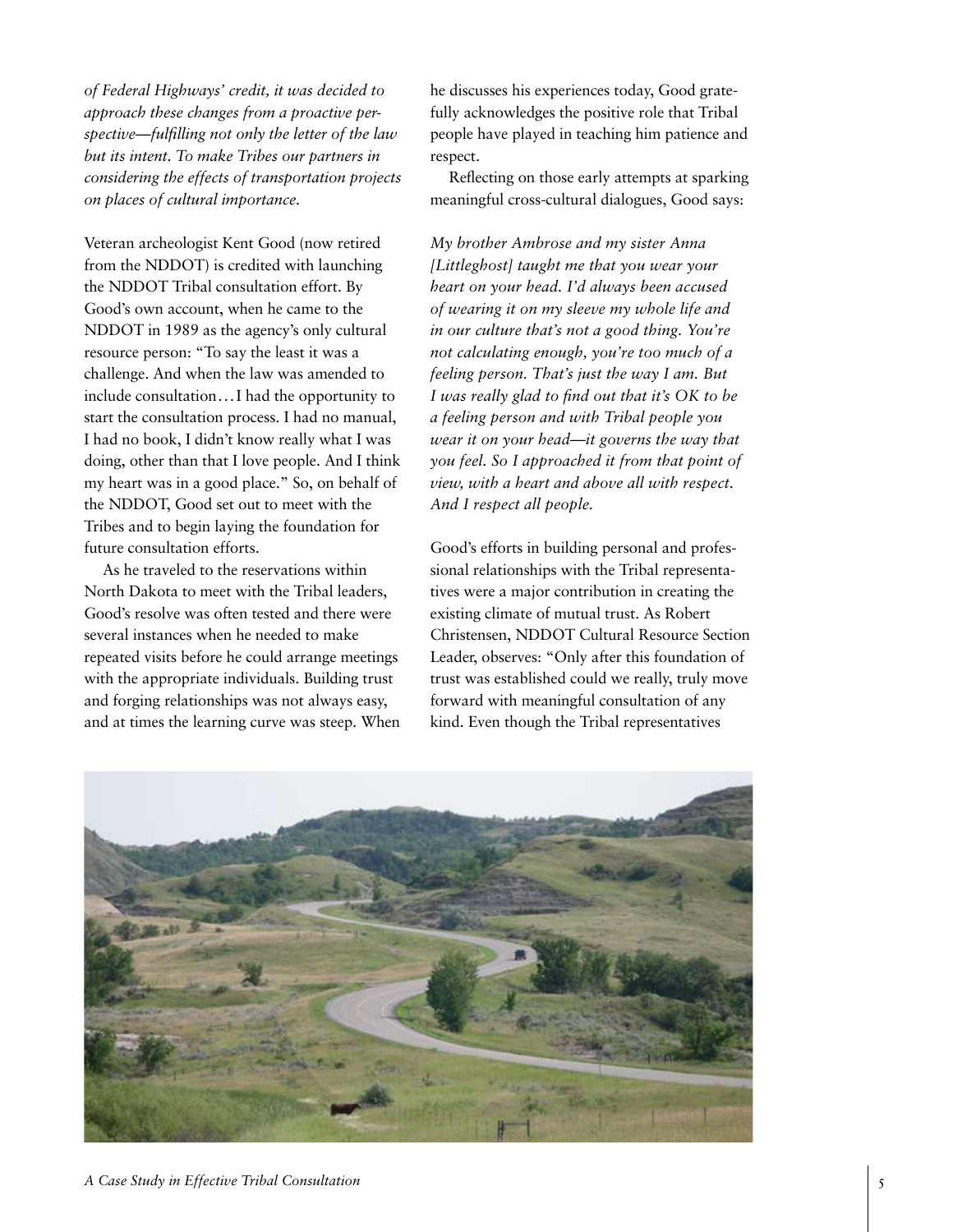"The agreement acknowledges the DOT's commitment to the design and construction of a transportation system that safely moves people and goods. One that avoids, minimizes, and mitigates adverse effects on cultural resources. It recognizes the consideration of Tribal interest in the preservation of significant cultural resources is important to Tribal well-being, growth, and prosperity. And it also responds to the needs of the communities on and off the reservations in North Dakota."

*—Francis G. Zeigler, P.E., Director, NDDOT*

have changed through the years, as has the NDDOT Tribal consultation person, this foundation of trust allowed the process to continue smoothly."

Over the next few years, NDDOT's consultation outreach efforts extended beyond the political boundaries of the State of North Dakota. Eventually, individual consultation was taking place with eleven Tribes from eight reservations. Traditional cultural and spiritual leaders and Tribal elders also were consulted and included in the decision-making process for several projects. For most regular projects, NDDOT only consulted with the Tribes when archeological sites had been identified. NDDOT representatives would visit each reservation, provide documentation, discuss the issues, and then summarize the discussions on a consultation form that all would sign. NDDOT would then follow-up according to the terms of the respective signed agreement.

The foundations of a collaborative approach between NDDOT and the Tribes—as well as NDDOT's heightened levels of sensitivity and commitment to Tribal cultural and spiritual concerns—were established during the decade or so of project-by-project consultation. Valuable insights were gained during consultation with multiple Tribes on individual projects, particularly such projects as the Jamestown Bypass and U.S. Highway #2 Minot to Williston. These insights would later help to shape the direction of the final PA.

As part of the consultation for Jamestown Bypass project, NDDOT convened a 2-day

meeting in Jamestown, North Dakota, with representatives from the Spirit Lake Nation, Turtle Mountain Band of Chippewa Indians, Standing Rock Sioux Tribe, and Sisseton-Wahpeton Oyate after several stone features and mound sites were identified within a mile wide corridor. Tribal representatives were taken to visit the sites and asked what they knew about the project area. More importantly, the consulting Tribes were asked what they thought needed to be done. The Tribes indicated that the area was indeed significant and that the features and mounds were there because of the crescent in the river. They wanted to see this area protected.

As a direct result of the consultation, the NDDOT and the FHWA rerouted the proposed by-pass to the east of the sites and purchased protective easements around the sites bordering the crescent in the river to protect them from development that might spring up along the bypass. Accordingly, an agreement to this effect was executed by the FHWA, NDDOT, SHPO, and the respective consulting Tribes in 2000.

For the U.S. Highway #2 Minot to Williston project, the NDDOT discussed the project with the five Tribes with which they currently were working, namely the Three Affiliated Tribes, Spirit Lake Nation, Turtle Mountain Band of Chippewa Indians, Standing Rock Sioux Tribe, and Sisseton-Wahpeton Oyate. Both the Standing Rock Sioux Tribe and Three Affiliated Tribes requested that NDDOT work with Ronald (Sam) Little Owl. The NDDOT took Mr. Little Owl to each site and recorded his interpretations and discussions of the importance of each site. With Mr. Little Owl's permission, the recording was transcribed and non-sensitive information was later summarized for the NEPA document.

The NDDOT also took Mr. Francis Cree (Turtle Mountain Chippewa), Ms. Jane Martin (Turtle Mountain Chippewa), and Ms. Pemina Yellow Bird (Three Affiliated Tribes) to visit certain sites in the White Earth Valley. Ms. Yellow Bird also accompanied Mr. Little Owl on another occasion. During discussions with Ms.Yellow Bird and Mr. Little Owl, it was suggested that NDDOT needed to consult with the Fort Peck Assiniboine and Sioux Tribes and the Crow Tribe (Apsáalooke Nation) from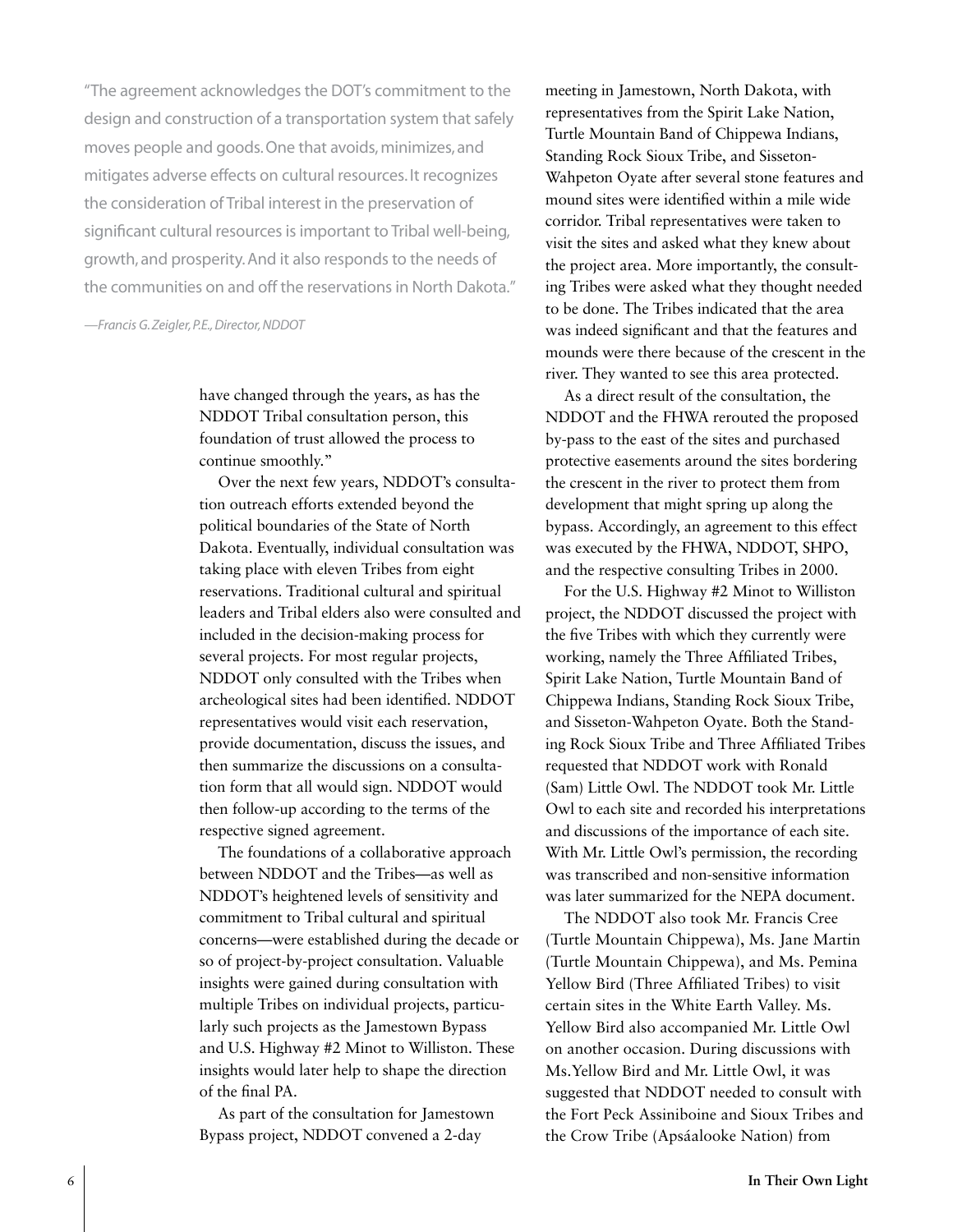

Montana. The NDDOT followed through on this suggestion.

When Kent Good contacted the Fort Peck Assiniboine and Sioux Tribes and the Crow Tribe (Apsáalooke Nation) to initiate consultation for the project, Mr. George Reed, Secretary of Cultural Education for the Crow Tribe (Apsáalooke Nation), indicated that NDDOT needed to consult with the Northern Cheyenne Tribe as well. The U.S. Highway #2 Minot to Williston project would mark the beginning of consultation efforts with Tribes residing in Montana who have ancestral ties to North Dakota.

It was clear from consultation on the U.S. Highway #2 Minot to Williston project that the Tribes primarily were concerned with impacts to extant stone features. As a result, NDDOT engineers worked very hard to avoid direct impact to these features. The stone

features determined eligible for the National Register were completely avoided, while other stone features were left intact by narrowing the median and changing the slopes and ditch bottoms. The consulting Tribes were very pleased that the NDDOT actually found a way to leave all of the stone features in place.

NDDOT representatives continued to visit each reservation on a regular basis to build and sustain relationships as well as to share information. As previously noted, although the FHWA cannot delegate its government-to-government responsibility and overall consultation and coordination duties, the agency may rely on SDOTs to carry out day-to-day and project specific consultation, as long as the respective Tribes agree, per Section 800.2 (c)(4) of the Section 106 regulations. With this in mind, Kent Good and Cal Larsen, the North Dakota FHWA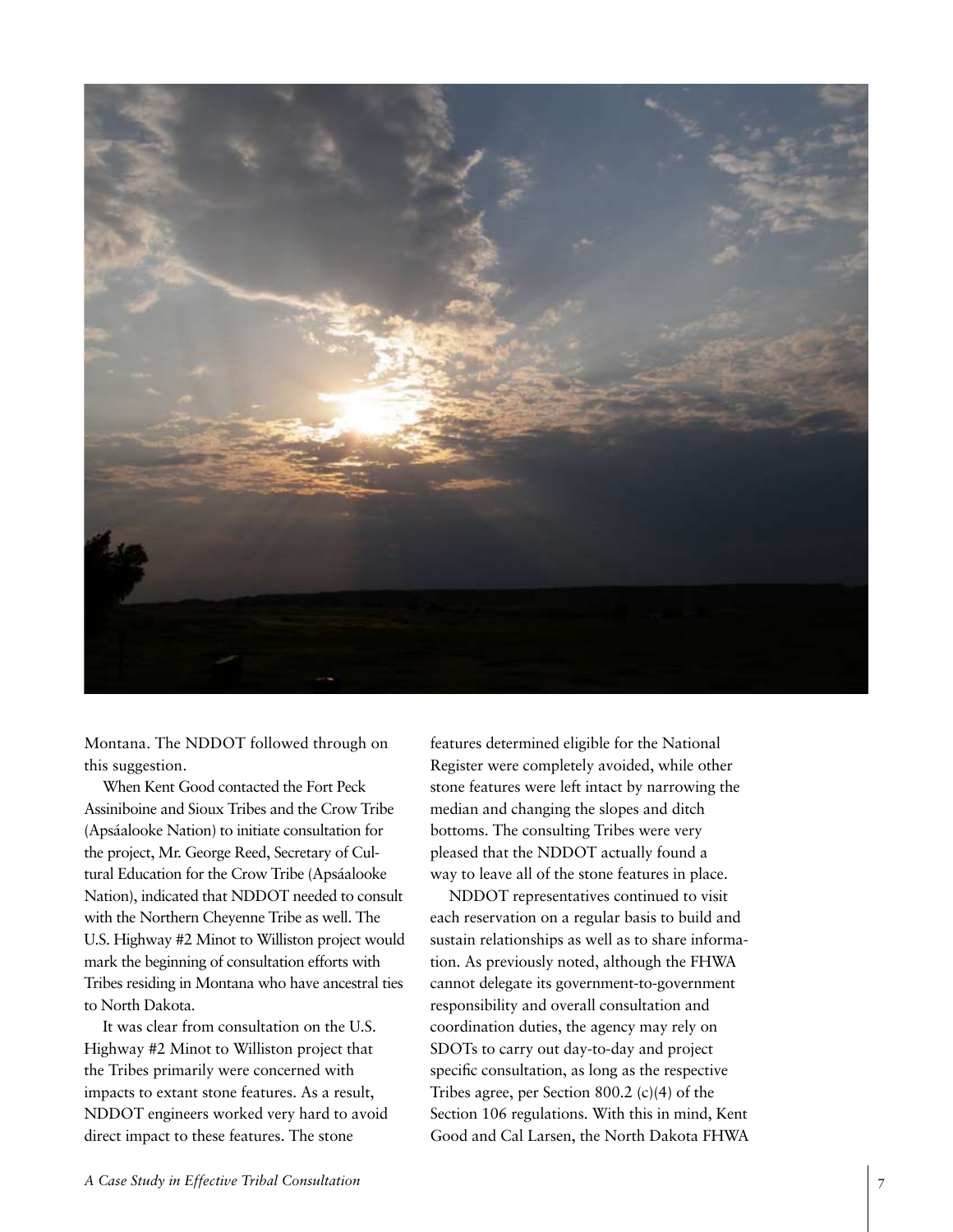Division Office's former environmental coordinator, visited each reservation and asked the respective Tribe or Tribes whether they objected to NDDOT's continued role in day-to-day consultation on behalf of the FHWA. All of the Tribes agreed that the existing arrangement was satisfactory and should continue.

# **Taking a Collaborative Approach**

Although project-specific consultation with the respective Tribes on an individual basis continued to be the standard operating procedure, the NDDOT cultural team identified the critical need to refine NDDOT's approach to consultation. According to Jeani Borchert, once relationships with Tribal representatives were firmly established, NDDOT recognized the need to formalize the process according to the needs of the respective Tribes. One way to accomplish

this would be to develop agreement documents that would identify and meet Tribal expectations regarding cultural heritage issues, as well as increase the likelihood that future Tribal consultation would lead to acceptable outcomes for all the stakeholders.

Because such a heightened effort would require an additional investment of limited resources, the proposal was elevated to NDDOT management for their consideration. Citing the existing level of commitment to Tribal consultation and a successful track record—as well as the identified need to remain proactive in the constantly evolving Section 106 arena the proposal demonstrated that an additional investment could lead to future savings in the delivery of transportation projects.

With the approval of their upper-level management and the support of the FHWA Division Office, the NDDOT cultural staff actively began to explore opportunities to develop individual

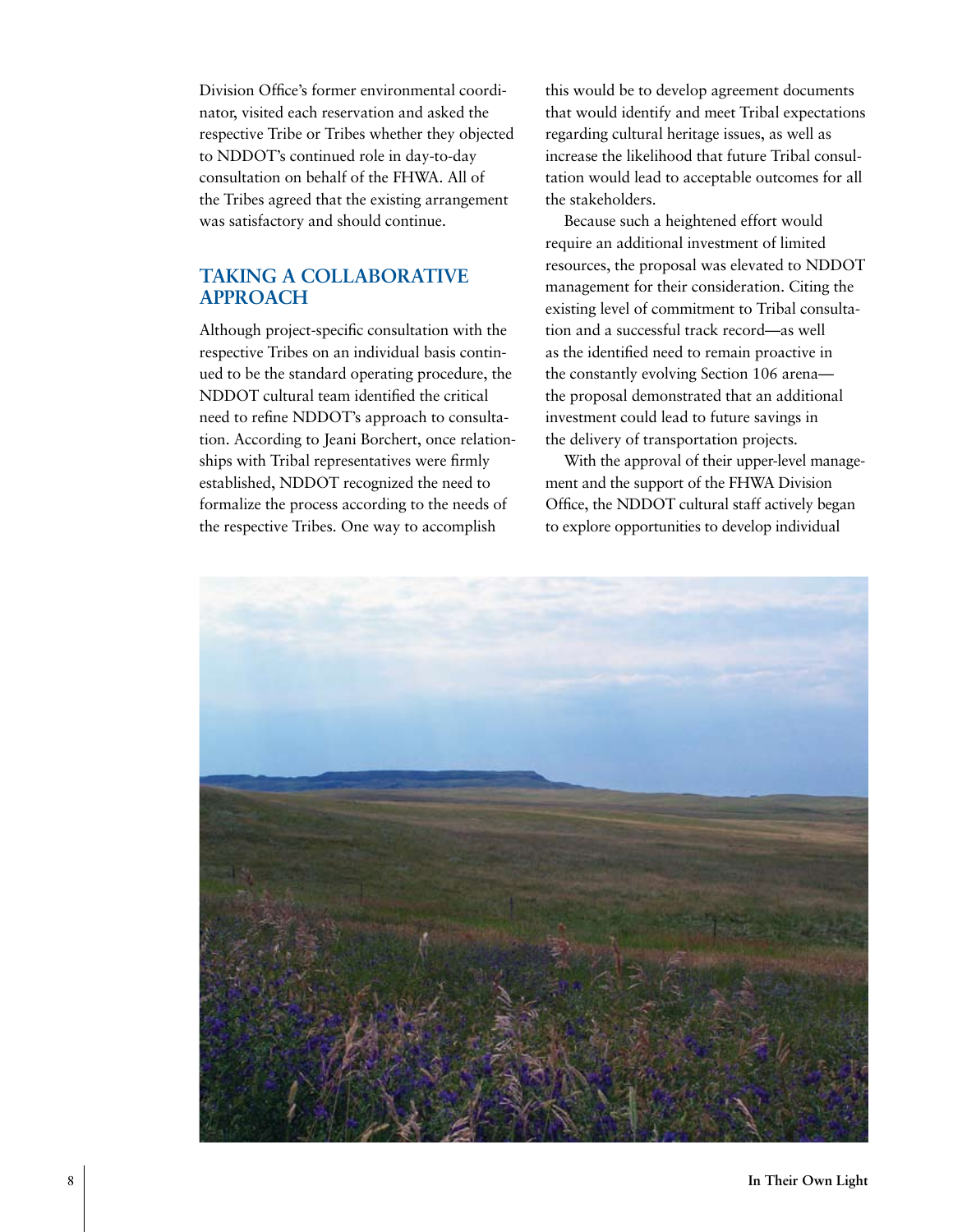agreement documents with the Tribes with whom NDDOT and FHWA had been consulting on a project-by-project basis. While the initial attempts were not particularly successful, in the course of trying to develop the individual documents, conversations arose between the NDDOT and several Tribes regarding the possibility of developing a programmatic agreement with multiple Tribes that would be drafted with a significant amount of Tribal input.

As previously noted, NDDOT initially sought to develop agreement documents with the Tribes individually rather than collectively. Through NDDOT's efforts to identify and address Tribal concerns, however, the concept of a unified group approach developed and gradually gained momentum. The NDDOT not only nurtured existing relationships, but they also fostered new ones by requesting Tribal input and identifying potential Tribal concerns about the consultation process.

Rather than going to the Tribes with preconceived notions and draft agreement documents in hand, the NDDOT first went to them and asked what each Tribe envisioned in terms of effective consultation. A prototype agreement document was developed only after NDDOT had consulted with the appropriate Tribal representatives on each of the eight reservations.

The proposed PA would dramatically alter how the NDDOT and the FHWA consulted with the Tribes: now all of the parties would work together as a group. The idea to work together as a group came from the consulting Tribes, who felt that with their varying expertise they were stronger and more effective when functioning together. Taking a collaborative approach to consultation would also reduce the demands on their time. The NDDOT and the FHWA encouraged this approach since it supports mutually beneficial goals and could lead to more predictable outcomes.

The issues addressed in the PA were carefully written and rewritten by all participants to insure that those items they believed important to document were included in the final agreement. In this regard, the consulting Tribes, the NDDOT, and the FHWA all identified their primary concerns. These concerns were subse"If you go in with a good heart, the process will develop appropriately for all those involved. So 'best practices' is really having the 'heart' to consult."

*—Jeani Borchert, NDDOT Tribal Liaison*

quently incorporated into the final agreement document. Although the concerns identified by the participants as important to address in the PA are not necessarily identical, they tend to complement each other and reinforce the overall collaborative spirit of the PA.

The consulting Tribes believed that the primary concerns that needed to be addressed in the context of the PA were acknowledgement of their cultural identities—who they are—in regard to the language and the "heart" expressed in the document; commitment to providing an explanation of management decisions reached by the NDDOT and the FHWA in regard to issues of concern to them; confidentiality of information discussed with the NDDOT and the FHWA that the consulting Tribes regard as sensitive and privileged; and, a willingness to cover expenses to facilitate their participation in this effort. The NDDOT and the FHWA desired a clearly defined approach to Tribal consultation that was honest and straightforward. In addition, the FHWA desired an approach that clearly excluded types of projects that were not of concern to the consulting Tribes, thus facilitating and streamlining the process. They also sought an approach that satisfied the Section 106 compliance issues for the FHWA and clearly met the needs of the consulting Tribes so that the relationship between the various parties would be based on mutual trust and respect. Further, all of the participating parties expressed a strong mutual interest in assuring that the PA would afford ongoing opportunities for cross-cultural training.

While other SDOTs and their respective FHWA Divisions have developed their own programmatic approaches to Tribal consultation that are tailored to their own circumstances as well as to the individual preferences of the Tribes with whom they must consult, this PA is unique in that representatives of the consulting Tribes took an active role in drafting the actual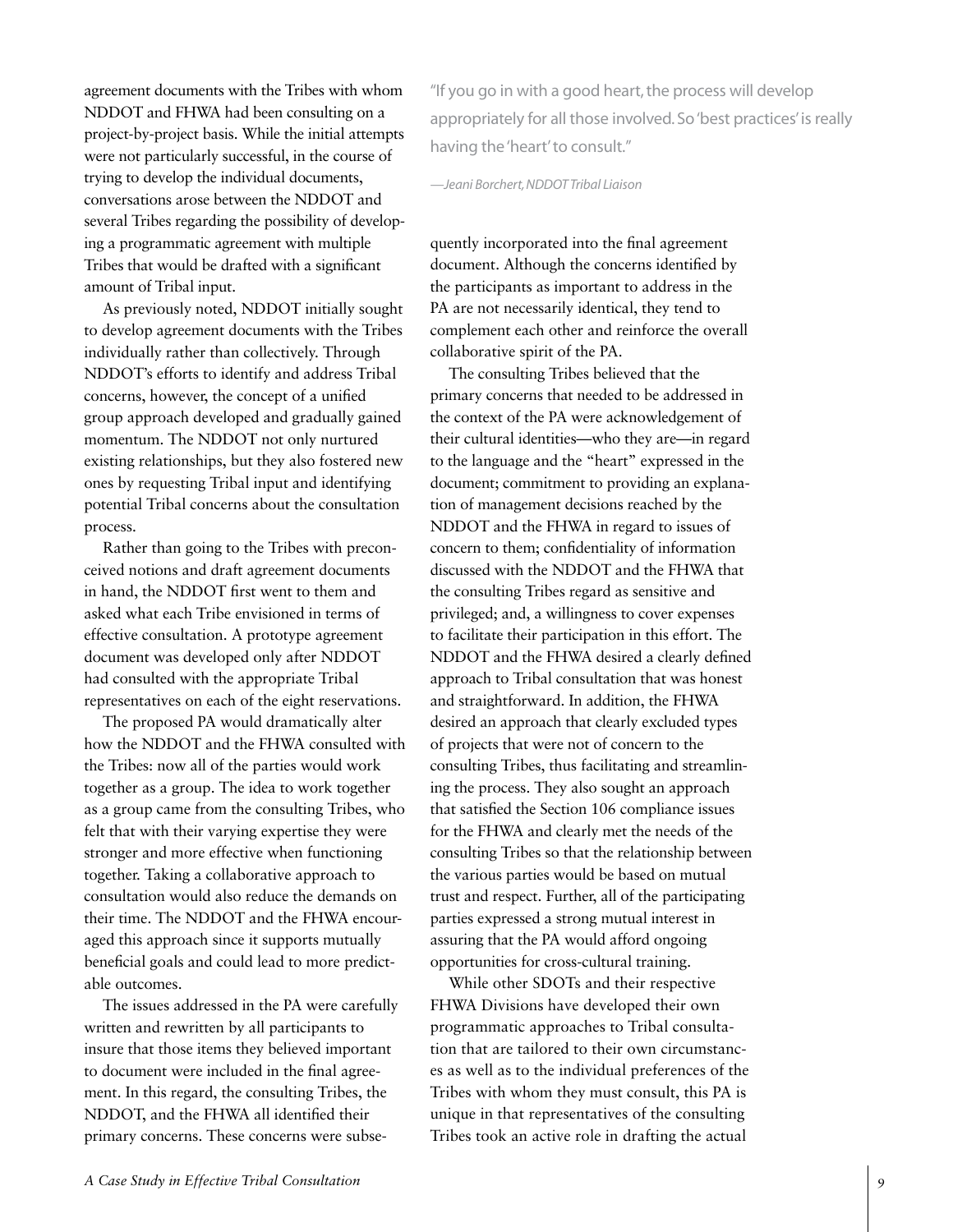"The idea of consultation between different peoples non-Indian, Indian, and Native American folks—it's a unique opportunity to see each other. I believe that's what this programmatic agreement does. It allows us to see each other in our own light."

*—Curley Youpee, Cultural Resources Department Director for the Fort Peck Assiniboine and Sioux Tribes*

> agreement document, with the full support of the NDDOT and the FHWA North Dakota Division. The process of working toward this agreement allowed for the development of relationships of trust and respect. Sustaining these relationships is integral to a streamlined, effective Tribal consultation process.

The PA is a living document that builds on the past yet looks to the future. As such, the PA respects Tribal sovereignty and the individual cultural identities of the consulting Tribes while emphasizing collaboration and mutual respect. Working through a Tribal Consultation Committee (TCC), rather than on an individual Tribal basis, allows a clearer understanding of relevant issues and concerns, which will lead to effective cultural resource management and better decisions. The TCC embodies the principles of the PA and looks beyond project-specific consultation in establishing and achieving mutually determined goals.

Although the original idea for a PA for Tribal consultation did not initiate with the FHWA, the Division Office has been very active in developing and implementing the agreement. Mark Schrader, Environmental and Right-of-Way Engineer, has represented the FHWA Division Office since the working group began drafting the final PA, derived from the prototype PA written by Jeani Borchert and Kent Good after the vision of their Tribal partners became clear. Schrader provides the FHWA perspective that is essential to informed decision-making in such a collaborative setting.

The NDDOT emphasizes that the FHWA's support and understanding is critical to the success of the Tribal consultation effort. The PA should be viewed as one product of a long-term,

mutual effort, rather than the end result. While the agreement provides for consultation on NDDOT projects, it also facilitates a healthy exchange of ideas among the NDDOT, FHWA, and the Tribes. This increased dialogue among the parties results in the discussion of a variety of topics and controversial issues. The outcomes of these discussions need to be understood by FHWA Division personnel, as well as NDDOT cultural resource personnel, since they could affect the decision-making process.

Under the terms of the final PA, the TCC (composed of representatives from each consulting Indian Reservation, NDDOT, and the FHWA) agree to meet at least twice a year to discuss projects and policy with regard to NHPA compliance. To facilitate these discussions, the NDDOT will provide a packet of information summarizing upcoming projects prior to a scheduled meeting.

As the consultation efforts for pre-PA projects like the Jamestown Bypass and U.S. Highway #2 Minot to Williston demonstrate, additional onsite consultation for certain projects may also be needed to help identify possible impacts or to obtain firsthand knowledge of issues relating to cultural concerns. Accordingly, there are PA provisions for onsite consultation that provide flexible guidelines for TCC participation and encourage Tribal elders, or other individuals identified by the TCC, who have specific knowledge of the area, project, or resource to attend onsite meetings.

In addition to the TCC meetings, NDDOT will continue to meet with the consulting Tribes individually at each Committee member's individual office at least once per year and will continue to consult with the Tribes or committee members who are identified at the meetings as contacts for further consultation in regard to a specific project, resource, or issue. The NDDOT will continue individual consultation with any Tribe that does not become a party to the PA. Consultation will continue as defined through individual discussions or formal agreements.

In order to involve the consulting Tribes' cultural resource personnel to a greater extent and at an earlier point in the planning process, the current Statewide Transportation Improve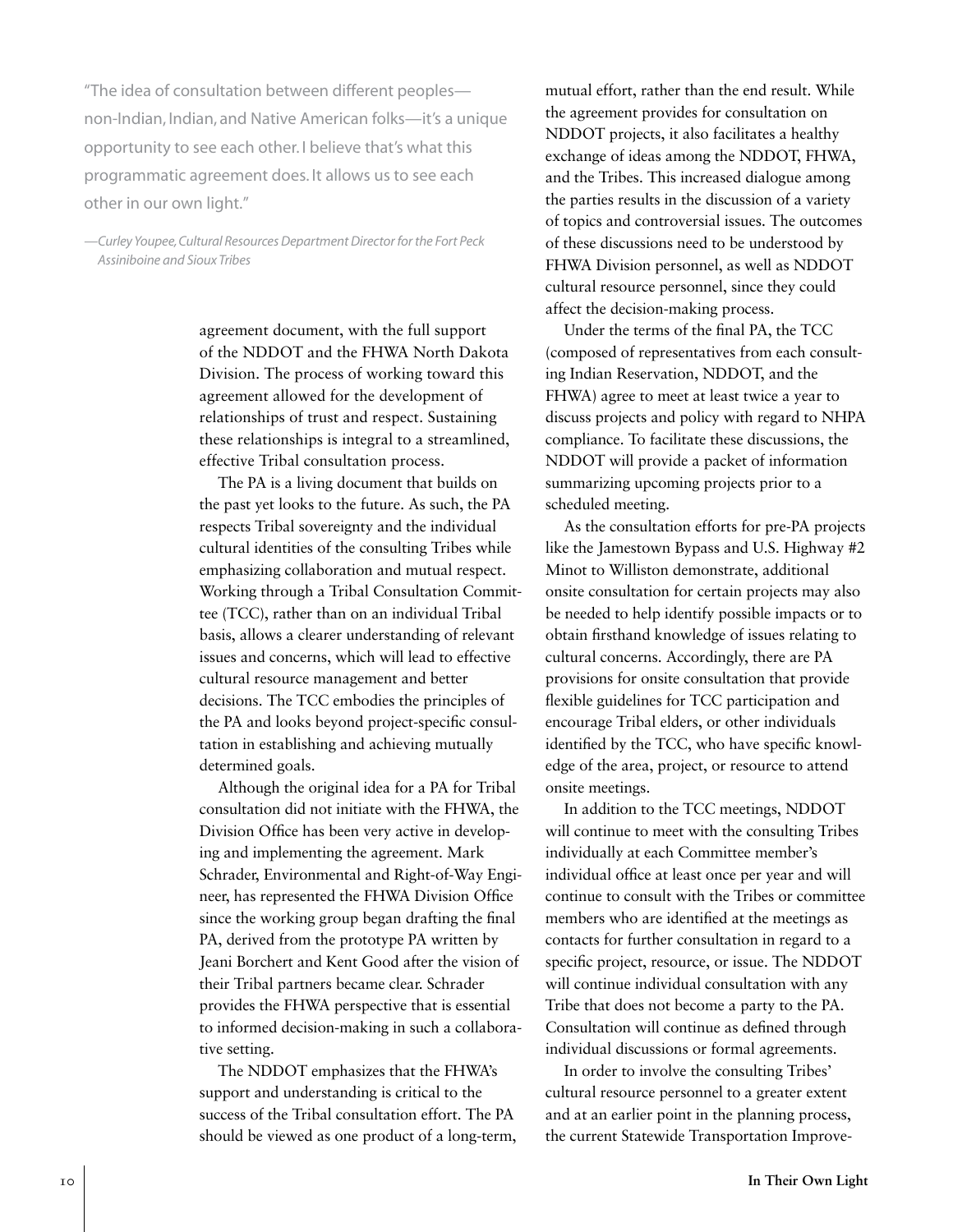ment Program (STIP) will be provided to the TCC. Access to the STIP will provide the Tribes' cultural resource personnel advance notification of the nature, scope, and location of future projects and will give the TCC the opportunity to review projects well in advance of project development.

The potential for public disclosure of certain sensitive information shared during the course of consultation is a key concern for the consulting Tribes. The PA acknowledges the need for confidentiality of certain Tribal spiritual and cultural information and incorporates measures to insure that information that is identified as sensitive will remain confidential and protected from public disclosure upon request.

Although the final PA was crafted during the course of two 2-day meetings held in Bismarck, the executed agreement represents the outcome of several years of building relationships and initiating dialogues.

Following the PA signing ceremony in November 28, 2006, at the North Dakota Heritage Center in Bismarck, Elgin Crows Breast, the Tribal Historic Preservation Officer, and the NAGPRA representative for the Three Affiliated Tribes, candidly described the development of the agreement as, "Three years of actually hammering it out and just bearing down and reading word for word...scratching this and throwing that and finally we come up with this document… but it's going to be a good piece of work for us."

William Ambrose Littleghost, honored elder and Cultural Advisor of the Spirit Lake Dakotah Nation placed the PA in a more historical context by discussing Indian and non-Indian relations: "Again, we always have to come to a decision...that we have to sign papers. But you know that since the beginning of time, when the Europeans came until today, we're still signing papers. In good faith and in good ways so that

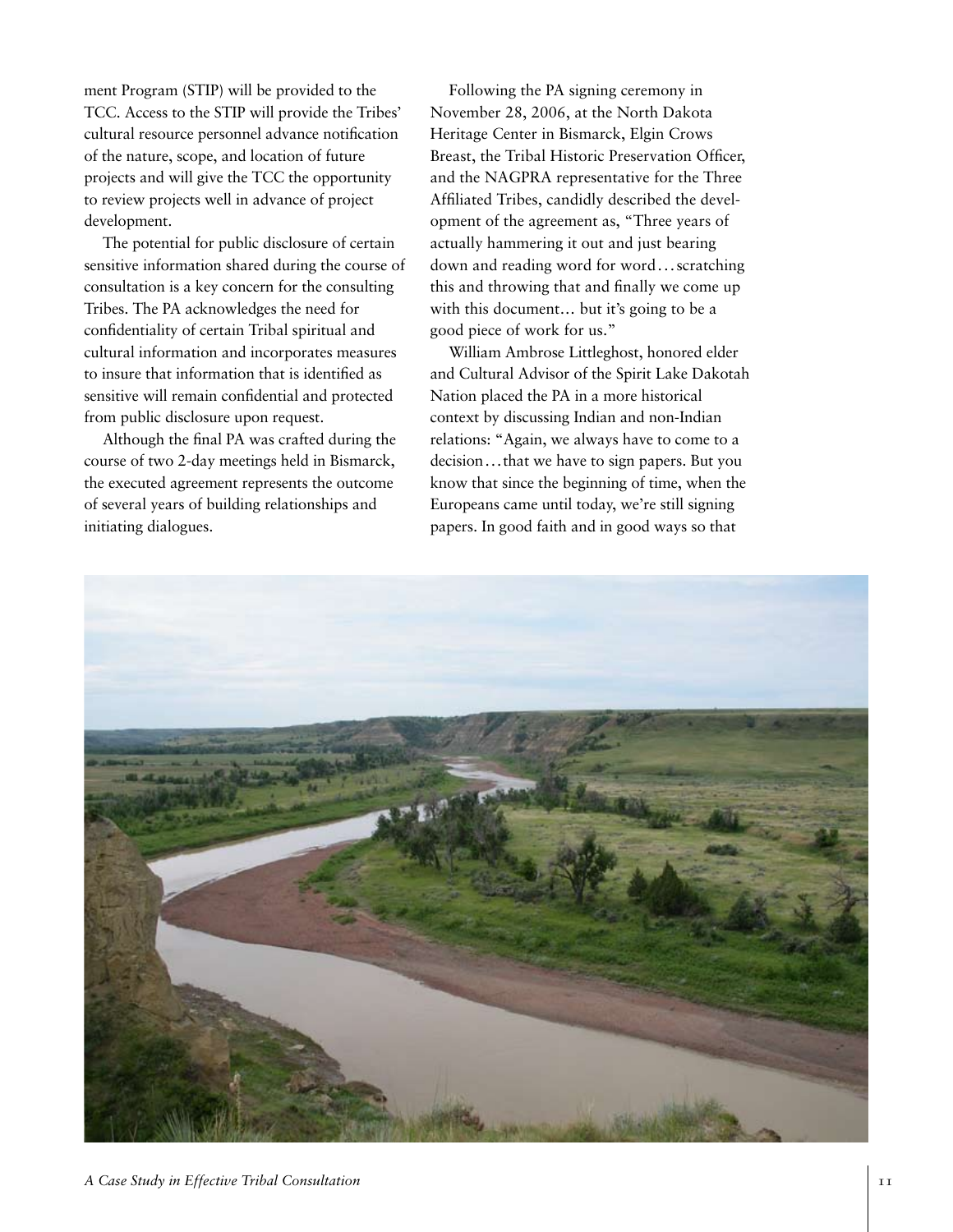

we can live together in harmony like human beings." Mr. Littleghost called for the signatories of the PA to have respect for each other, adding: "If we work together, we can make this thing work. Like my grandfather who said 'Grandson, we signed peace treaties—we're still waiting for the outcome.' Let us get to work on this so we can get some results."

Conrad Fisher, Tribal Historic Preservation Officer for the Northern Cheyenne Tribe provided this appraisal of the PA: "I think that if we look at any agreement, even treaties, I think that they have evolved over time...but today we find a PA that's probably as good as they come just because we have a lot more ownership and responsibility and empowerment in these type of activities."

Additional insight regarding the importance of the agreement to insuring timely and effective consultation was provided by Curley Youpee, Cultural Resources Department Director for the Fort Peck Assiniboine and Sioux Tribes: "The idea of consultation between different peoples non-Indian, Indian, and Native American

folks—it's a unique opportunity to see each other," Mr. Youpee stated, noting that, "I believe that's what this programmatic agreement does. It allows us to see each other in our own light. This programmatic agreement will allow us to see what has been done. What has been paved and how to conduct ourselves in a way that has mutual benefit."

# **Looking to the Future**

Developing and executing the programmatic agreement are only a part of establishing and maintaining an effective, mutually beneficial Tribal consultation process in North Dakota. Although the potential benefits are many, the actual implementation of the terms of the PA brings additional responsibilities and challenges to all of the stakeholders. As Allen Radliff, former North Dakota Division Administrator remarked during the PA signing ceremony: "The hard work is just beginning. It's up to all of us to make sure that it works as intended. We can't just sit back and wait. We must show that this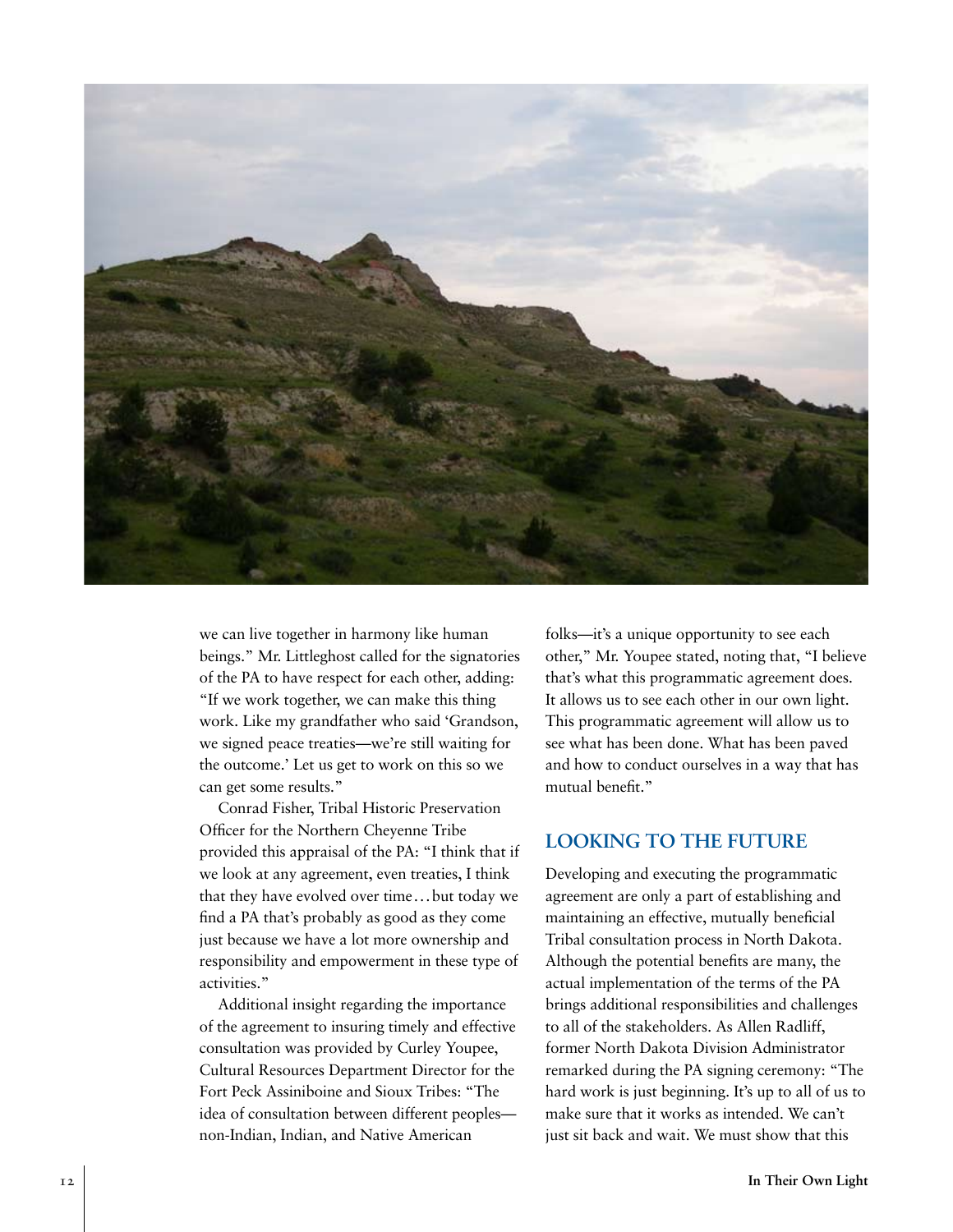will work for us. As Mr. Littleghost mentioned we need to put our heart into it—we need to trust one another. I know we can do that."

The PA emphasizes that, "Consultation can be generalized as a process of learning through education and interaction." This statement reinforces a concern identified by all the participants during the development of the PA—the need for cross-cultural education and training that supports and enhances the consultation process.

Under the terms of the PA, the FHWA, the NDDOT, and the consulting Tribes have agreed to commit time, provide opportunities and personnel, and seek funding for cross-training related to Tribal and transportation cultural resource issues. The goals of such cross-training include improving of relationships, a greater understanding of cultures and perspectives, and the building of trust.

In addition to addressing project specific and planning issues, the TCC meetings include thoughtful discussions of certain topics that are broader in scope but have a direct bearing on how successful consultation will be in terms of addressing Tribal concerns as well as meeting mutually determined goals. These topical discussions have led to the identification of prioritized training needs that focus on heightening cultural awareness as well as regulatory and compliance matters.

Examples of prioritized training that are being considered (as requested by the consulting Tribes) include training for Tribal monitors and cultural sensitivity training for NDDOT's archeological contractors. Whereas Tribal concerns regarding the lack of systematic use of Tribal monitors in the context of cultural surveys and perceived lack of cultural sensitivity on the part of archeologists were raised and discussed prior to the development the PA, the timely initiation of training in these areas is a critical step towards fully implementing the agreement. In keeping with the spirit of cross-cultural collaboration, the proposed training would be jointly developed and jointly delivered by NDDOT and the consulting Tribes.

Another important initiative tied to the implementation of the PA is the NDDOT's forthcoming *Cultural Heritage Manual.* All of the signatories to the PA appreciate the need for

"I think that if we look at any agreement, even treaties, I think that they have evolved over time… but today we find a PA that's probably as good as they come just because we have a lot more ownership and responsibility and empowerment in these type of activities."

*—Conrad Fisher, Tribal Historic Preservation Officer for the Northern Cheyenne Tribe*

a manual that addresses cultural differences because these differences can be a deterrent to coming to an agreement or achieving consensus.

Envisioned as an educational work to help both Indians and non-Indians with cultural heritage issues, the manual was developed by Kent Good with significant input from Tribal representatives. The manual is intended to facilitate an exchange of knowledge without judgment and to accommodate the development of a framework for consultation. Because the manual is a tool to be used to expedite consultation, it is designed to incorporate modifications as needed. Although intended for the signatories of the PA, it is hoped that the manual, or certain elements of the manual, could be adapted to the consultation needs of others.

### **Lessons Learned**

The development and implementation of the PA exemplify several effective Tribal consultation practices that previously have been identified in major studies, including *Tribal Consultation: Best Practices in Historic Preservation* (NATH-PO 2005). First, the PA is sensitive to Tribal concerns and recognizes the inherent rights of the consulting Tribes to retain and preserve those places that they value; second, it affirms the joint commitment of the NDDOT, the FHWA, and the consulting Tribes to establish and sustain a relationship of mutual trust and respect through open communication and collaborative problemsolving; third, the PA encourages early involvement of the consulting Tribes in project planning by providing them with the opportunity to review projects well in advance of project development.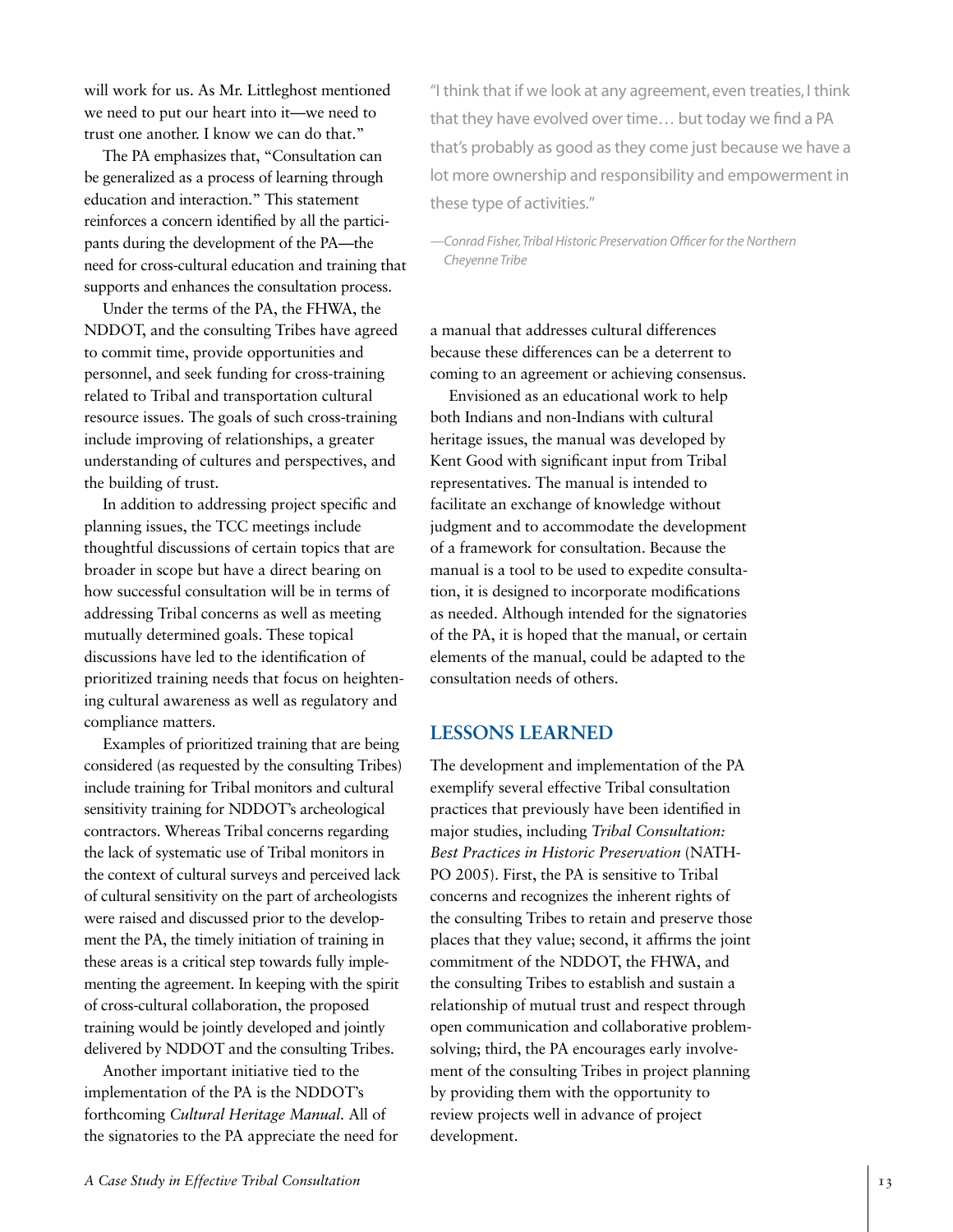In the context of the current study, however, it is important that individuals involved in the ongoing collaborative process of developing and implementing the PA share their insights regarding the best practices in Tribal consultation exemplified by this PA.

#### **Approach Tribal consultation efforts with a**

**"good heart."** The importance of having a "good heart" when engaging in Tribal consultation underlies all the aspects of the PA and related initiatives. According to Jeani Borchert (NDDOT): "If you go in with a good heart, the process will develop appropriately for all those involved. So 'best practices' is really having the 'heart' to consult." Mark Schrader (FHWA) adds: "Consultation is more than listening and seeing, it also involves feeling. In order to feel, you need to use your heart."

**Acknowledge and respect Tribal sovereignty and the importance of government-to-government relationships.** Curley Youpee (Fort Peck Assiniboine and Sioux Tribes) emphasizes that Tribal consultation must truly be consultation among sovereign nations: "The concept of consultation between nations and nations...understanding that Tribes are nations within nations. We hold

on to that nation integrity. We are sovereign within a nation—that's who we are."

**Recognize that Tribal consultation goes far beyond merely complying with the law.** The desire for Tribal input must be genuine, and once Tribal input has been obtained, it must be acknowledged and acted upon. In this regard, Robert Christensen (NDDOT) has commented: "Start with the idea that the goal is to 'do the right thing.'" Christensen also cautions: "Ask questions and begin a dialogue, but then LISTEN. Keep an open mind where everything is possible, there just may be some 'challenges.'"

**Recognize that the relationship between Indians and non-Indians has been forged by the painful legacies of the past.** An often unsettling and uncomfortable concept for non-Indians to grasp is that contemporary Native Americans experience pain and a profound sense of loss very acutely. However, in order to work together at any meaningful level, this is a fact that must be openly acknowledged and respected by non-Indian participants throughout consultation. Curley Youpee's powerful words reinforce the importance of respecting cultural identity and openly acknowledging the emotional aspects of

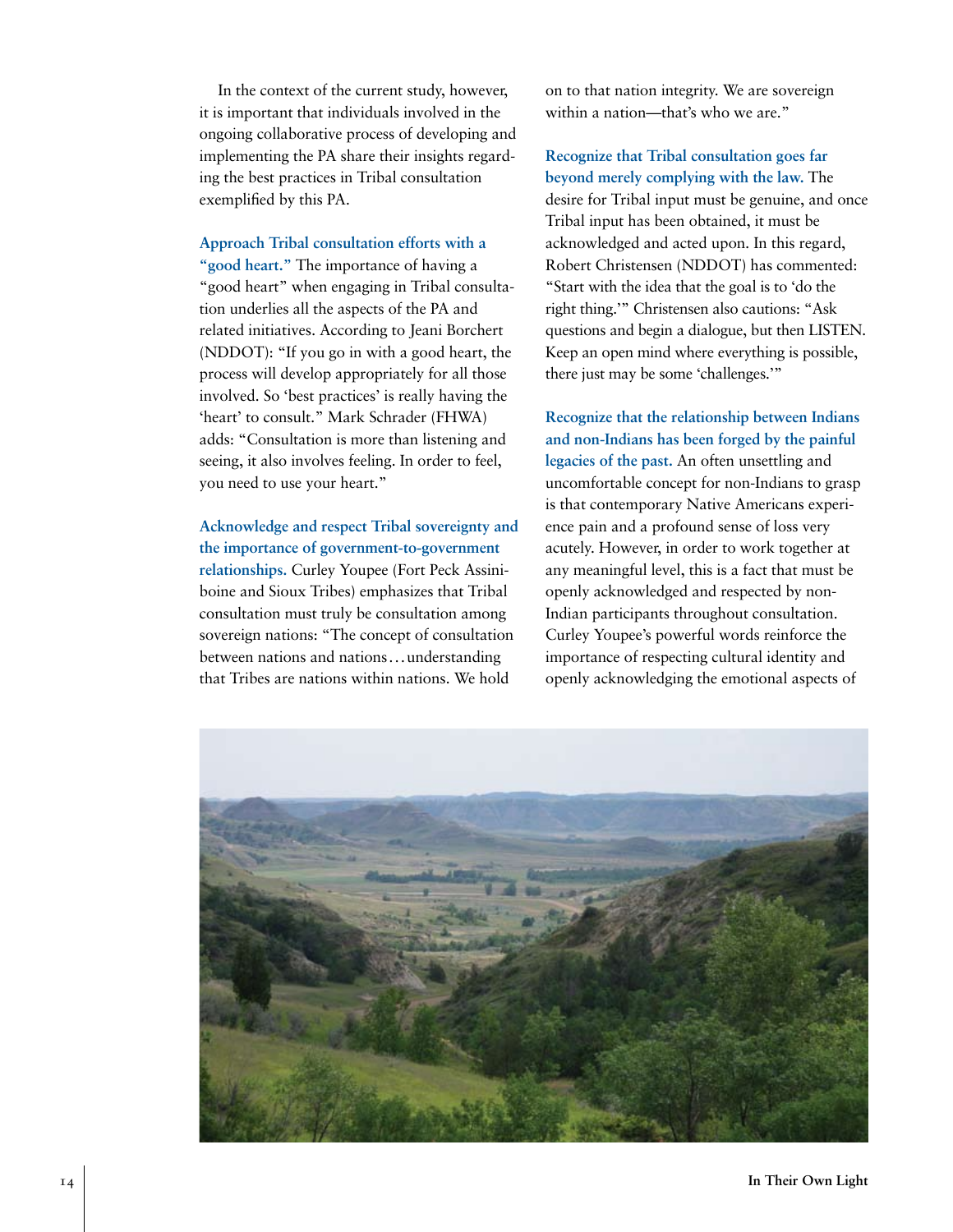consultation: "See us, see who we are. We pain. We have pain and grief because our burial grounds are going to be disrupted or disturbed. There's pain there. We are human. The programmatic agreement brings that as well. It allows Indian people to be human."

#### **Be willing to commit time and resources.**

Another key to effective consultation is taking the time to both build and sustain relationships among the parties. Understanding the long-term, temporal elements of the process is vital. The participants in PA efforts repeatedly stress the vital importance of working together. As Conrad Fisher (Northern Cheyenne) commented: "One of the things that is common knowledge on the Northern Cheyenne that we say—I'd always hear it as a child from my grandmother—is *[Cheyenne expression]*. What that means is 'nothing is hard if we work together.' It's a simple message but it has a powerful meaning behind it. And I think that's a good way to look at this PA."

**Identify Tribal needs, including financial constraints that would preclude active and ongoing participation in the consultation process.** Under the terms of the PA, the NDDOT is committed to host the TCC meetings and cover the travel expenses for up to two representatives from each participating reservation. This long-term commitment fosters continued involvement of Tribal representatives who might not otherwise be able to participate.

**Be aware of cultural differences, and be cognizant that your own way is not the "only way," and it may not be the "best way."** The signatories to the PA agree that not understanding cultural differences can be a roadblock to effective consultation and can lead to impasses. As Curley Youpee (Fort Peck Assiniboine and Sioux Tribes) has observed: "Now, much of this cultural, this Native American culture, has little to do with non-Indians, yet the spirit of that culture is what brings us strength and continues our life, and struggle for peace and harmony amongst the non-Indians. And so, in developing a PA, in coming together for consultation, in



developing a PA for the sake of some type of synergy, bringing about peace amongst ourselves—that's not always an easy task."

# **The North Dakota Tribal Consultation PA in Retrospect**

As the Section 106 Programmatic Agreement for Tribal Consultation in North Dakota demonstrates, rather than viewing cultural differences as impediments that must be overcome to reach consensus, effective Tribal consultation practices must be grounded in appreciation of, and respect for, those differences. In this regard, the collaborative approach to Tribal consultation taken by the FHWA, the NDDOT, and the consulting Tribes is very much in keeping with the Department of Transportation (DOT) Order 5301.1, *Department of Transportation Programs, Policies, and Procedures Affecting American Indians, Alaska Natives, and Tribes* (November 11, 1999), which identifies the responsibility of each DOT component in carrying out policies,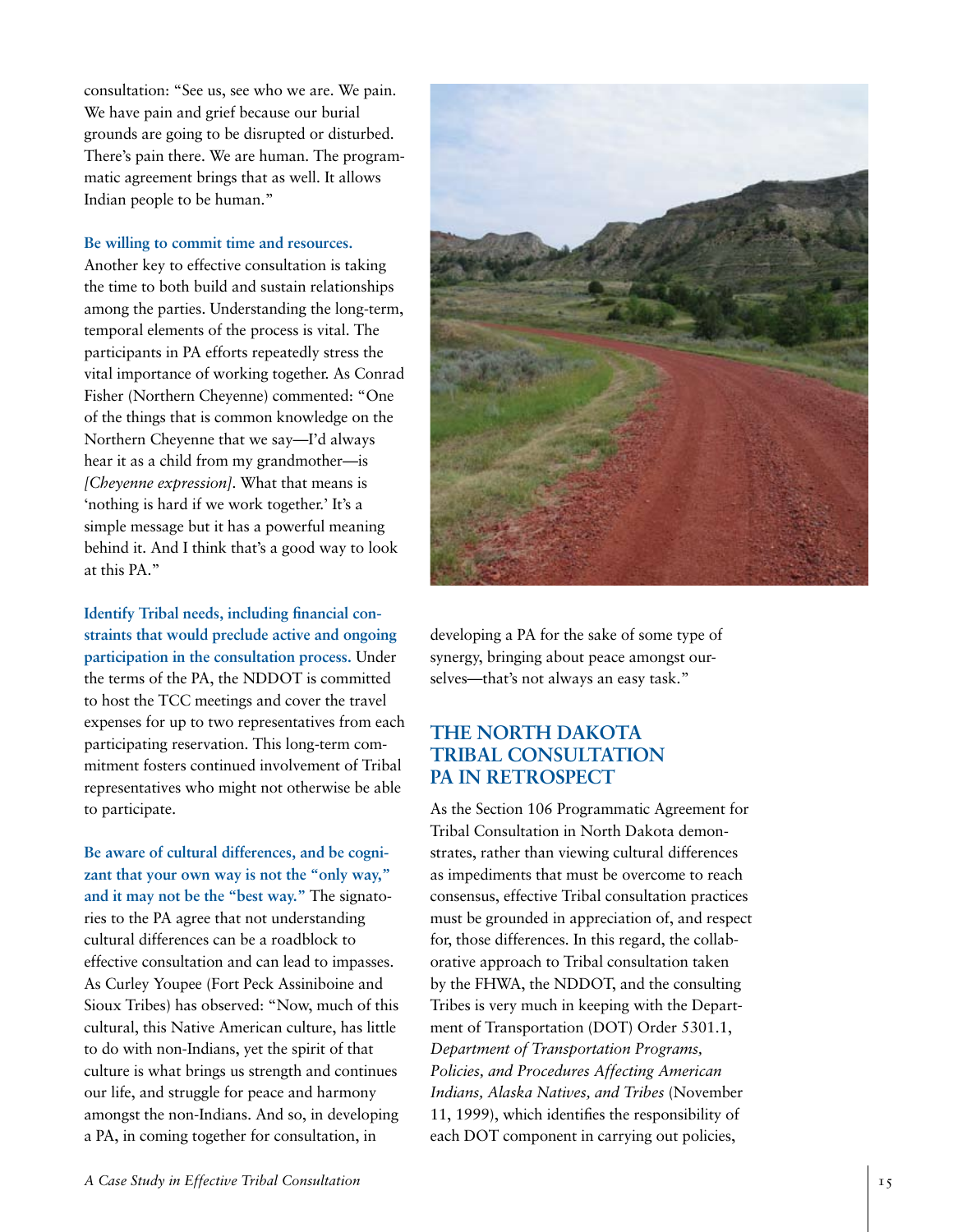programs, and activities affecting American Indians, Alaska Natives, and Tribes to insure that an effective mechanism is in place to achieve several goals. Among those goals is to adapt processes to recognize American Indian, Alaska Native, and Tribal culture and traditions.

Focusing on program-wide approaches, this PA represents a joint commitment to establishing a relationship of mutual trust and respect and recognizing the inherent rights of Tribes to retain and preserve those places that they value. The PA establishes a jointly-developed protocol for consultation with the Tribes regarding highway projects, and excludes certain types of transportation projects with limited or no potential to affect cultural resources important to the Tribes from the consultation process. In order to help make the Section 106 process more predictable, the PA also provides for specific timeframes and responsibilities for the consulting parties to complete the consultation process.

The agreement places emphasis on jointly developed avoidance measures for important cultural resources as the primary option. How-

ever, if avoidance is impossible or impractical given other concerns of equal importance—the NDDOT and the FHWA are committed to working with the Tribes for appropriate and respectful resolution of any unavoidable effects.

Perhaps more importantly, the PA looks beyond project-specific consultation and provides a solid framework for establishing and achieving common goals. Foremost among these goals is building and maintaining relationships through open communication in a culturally sensitive setting.

This agreement can serve as a model for other FHWA Divisions and SDOTs seeking to consult with multiple Tribes in a proactive, culturally sensitive and collaborative manner. As this study of the long-term Tribal consultation efforts in North Dakota illustrates, the steps involved in developing and implementing a programmatic agreement of this nature should be viewed as part of a continuum that begins by building relationships and sharing knowledge and then progresses to ongoing collaboration in an atmosphere of mutual respect and trust.

**For information concerning the North Dakota Section 106 PA for Tribal consultation, please contact:**

Mark Schrader Jeani Borchert FHWA North Dakota Division Cultural Resource Section mark.schrader@fhwa.dot.gov 701-328-4378

701-250-4343 ext. 111 North Dakota Department of Transportation jborcher@nd.gov

**For information regarding training and technical assistance related to Tribal consultation issues offered by the FHWA Resource Center, please contact:**

Stephanie Stoermer David Grachen David Grachen FHWA Resource Center **FHWA Resource Center** 720-963-3218 404-562-3668 stephanie.stoermer@fhwa.dot.gov david.grachen@fhwa.dot.gov

#### **Additional Tribal Consultation Resources**

Federal Highway Administration (FHWA). *Section 106 Tribal Consultation Q & A's.* http://www.fhwa.dot.gov/hep/tribaltrans/tcqa.htm

The Advisory Council on Historic Preservation (ACHP). *The ACHP Native American Program: Guidance for Federal Agencies.* http://www.achp.gov/nap.html

National Association of Tribal Historic Preservation Officers (NATHPO). *Best Practices in Historic Preservation: Tribal Consultation.* (2005). http://www.nathpo.org/publications.html

AASHTO Center for Environmental Excellence. *Tribal Consultation.* http://environment.transportation.org/environmental\_issues/tribal\_consult/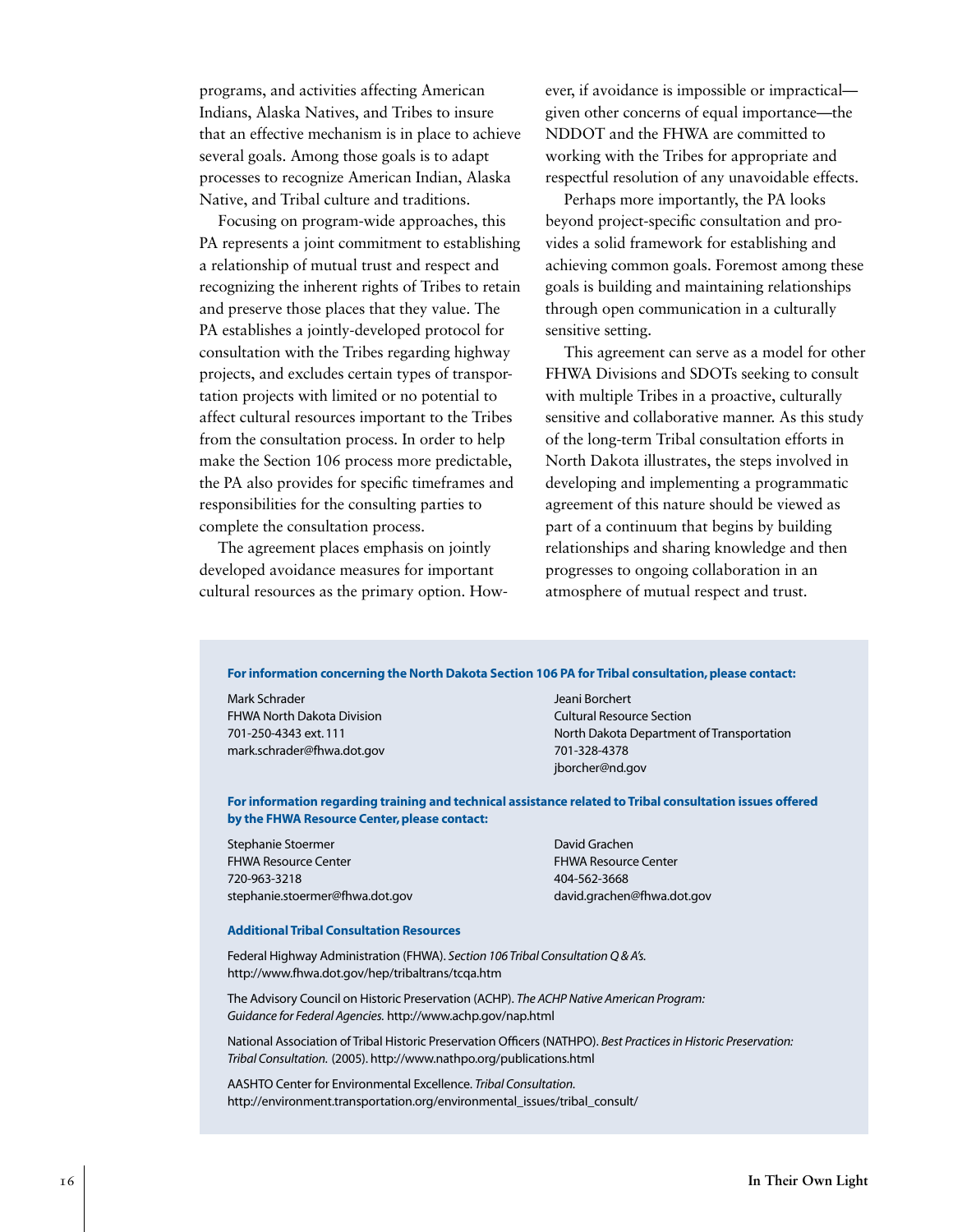#### **ACKNOWLEDGEMENTS**

# *Tribal Consultation Committee*

**Elgin Crows Breast** Cultural Preservation Program Director *Three Affiliated Tribes (Mandan, Hidatsa, and Arikara Nation)* New Town, North Dakota

**Calvin Grinnell** Cultural Resource Specialist *Three Affiliated Tribes (Mandan, Hidatsa, Arikara Nation)* New Town, North Dakota

**Brady Paul Grant** Tribal Historic Preservation Officer, Natural Resources Director *Turtle Mountain Band of Chippewa Indians* Belcourt, North Dakota

#### **William Ambrose Littleghost**

Cultural Advisor *Spirit Lake Nation* Fort Totten, North Dakota

**Aileen Littleghost** *Spirit Lake Nation* Fort Totten, North Dakota

**Pam Halverson** Tribal Historic Preservation Officer *Lower Sioux Indian Community* Morton, Minnesota

**Dianne Desrosiers**

Anthropologist Tribal Historic Preservation Office *Sisseton-Wahpeton Oyate* Sisseton, South Dakota

**James Whitted** Tribal Historic Preservation Office *Sisseton-Wahpeton Oyate* Sisseton, South Dakota

**Dennis Gill** *Sisseton-Wahpeton Oyate* Waubay, South Dakota

**Tim Mentz Sr.** Tribal Historic Preservation Officer *Standing Rock Sioux Tribe* Fort Yates, North Dakota

**Byron Olson**

Archeologist Tribal Historic Preservation Office *Standing Rock Sioux Tribe* Fort Yates, North Dakota

**Conrad Fisher** Tribal Historic Preservation Officer *Northern Cheyenne Tribe* Lame Deer, Montana

**George Reed, Jr.** Secretary of Cultural Education *Crow Tribe (Apsáalooke Nation)*  Crow Agency, Montana

**Edith Reed** *Crow Tribe (Apsáalooke Nation)*  Crow Agency, Montana

**Curley Youpee** Director Cultural Resource Department /NAGPRA Coordinator *Fort Peck Assiniboine and Sioux Tribes* Poplar, Montana

**Jeani Borchert** Cultural Resource Specialist NDDOT Bismarck, North Dakota

**Mark Schrader**

Environmental and Right-of-Way Engineer FHWA-North Dakota Division Bismarck, North Dakota

# *Other Contributors*

**Kent Good** Kent Good & Associates Helena, Montana

**Robert Christensen** Cultural Resource Section Leader NDDOT Bismarck, North Dakota

**Allen Radliff** Division Administrator FHWA Wisconsin Division

*North Dakota Department of Transportation*

*Federal Highway Administration, North Dakota Division*